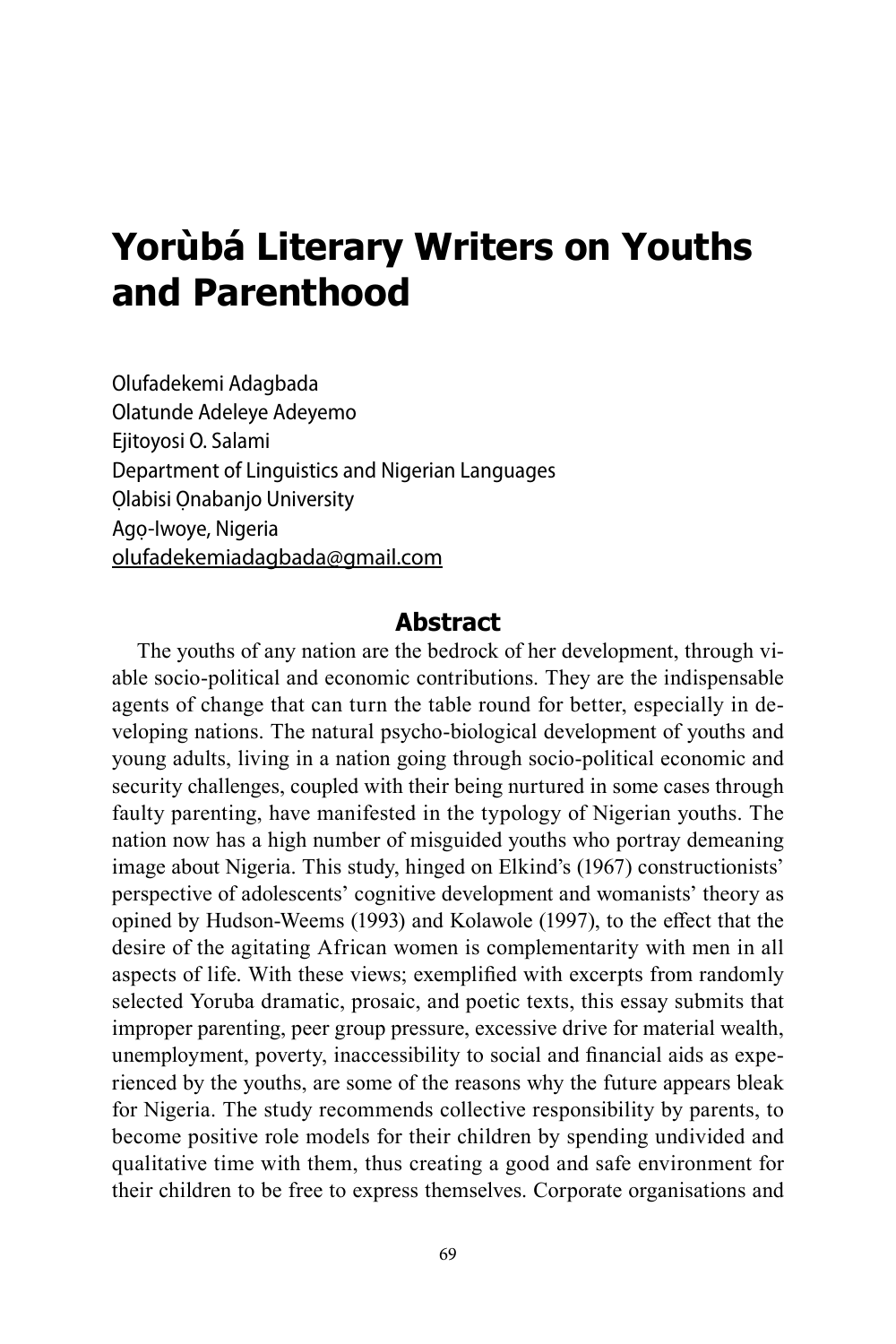religious bodies should pay back to the society by organising workshops and low-capital focused entrepreneurial seminars for the youths. Government should as a matter of urgency, put massive employment generation on priority list, ensure a drastic reduction in the years of working experience required before youths' employment and ensure desirable remuneration for employed youths by individual and corporate bodies.

**Keywords:** Youths, Egocentrism, Parenting, Participatory positive behaviour, social expectation

#### **Introduction**

Nigeria, since her independence from British colonists, is presently going through an unprecedented political, economic, social, religious and security challenges, among other threatening issues. Her citizens are in constant fear about the looming danger that pervades virtually every aspect of human existence. Many of the atrocities being committed in the society are more often than not traced to the youths who are supposedly the future leaders. However, no society where youths are deeply involved in gangsterism, examination malpractices, gambling, night crawling, cybercrimes, ritual killing, raping, murder, drug taking and trafficking and money laundering, can be proud, and certain of a peaceful and progressive future. Young adults and the youths in any nation, are the ones who should positively champion the decisions-leading them and their society, into the future. Jega (2017, 3) quoting Dweigart (2012), is right therefore to have said:

Surging youth activism and leadership has the potential to change the world… Young people are indispensable change agents for sustainable development and the source of democratic dividend. (3)

As things are in Nigeria today, the future appears very bleak. This is expressed by Adejumọ (2002, 3**–**5) thus:

*Ohun tó ń ṣẹlè ̣ láṣùwàdà yìí jọni lójú Ó jọni lójú, ó tún ṣeni ní kàyééfì… Orílè ̣ yìí làá ti í sùn Táà gbọdọ̀ piyè*

What is happening in our own society amazes us It amazes us and make us wonder It is in this nation that one sleeps But must be mentally awake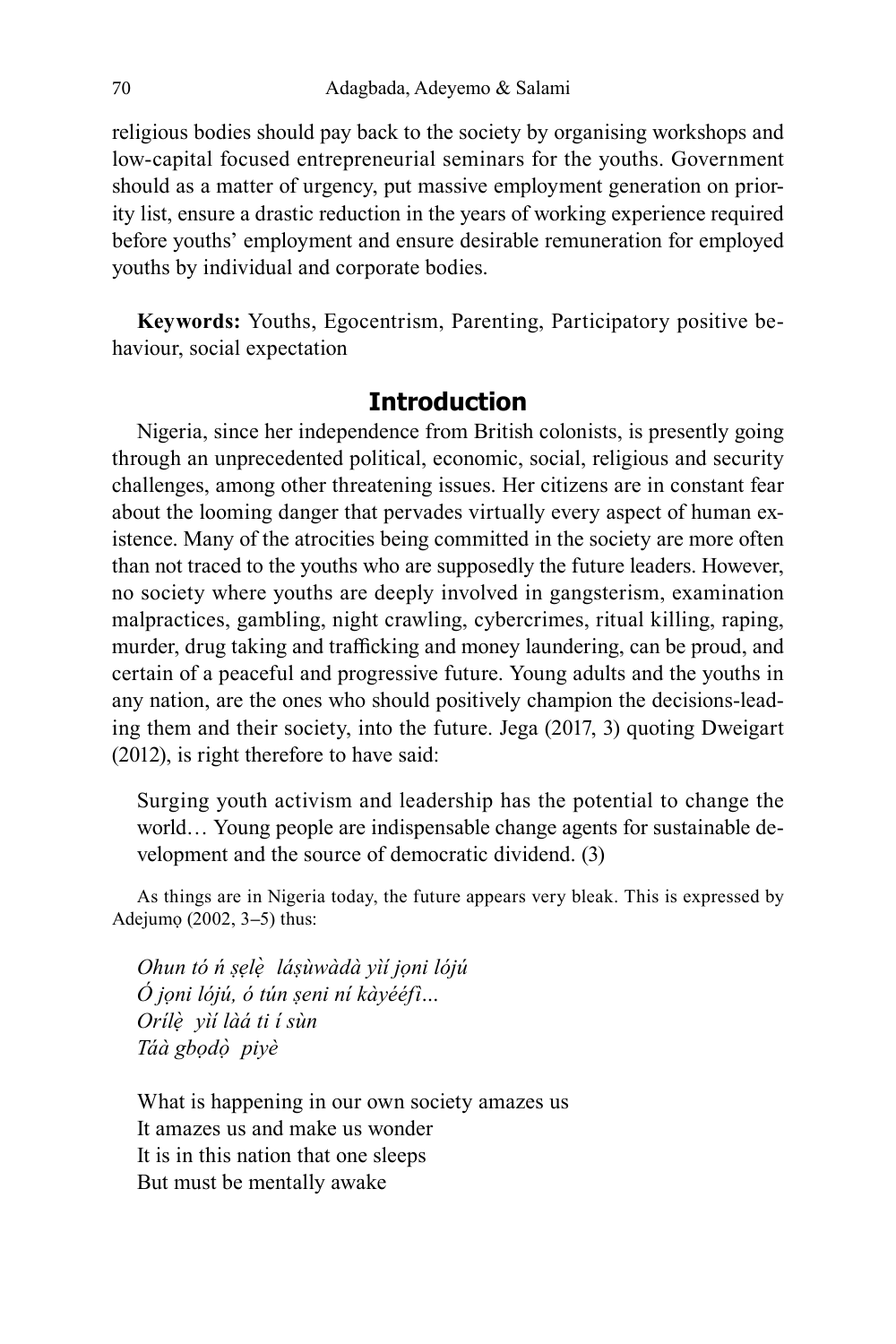In all of these, the questions that any concerned citizen should ask are: What are the roles of parents on the general welfare of their children and wards? Are the youths prepared to meet the societal expectations? Why did things degenerate to this level in Nigeria?

This paper is pivoted around the constructivists' perspective that adolescents' cognitive improvement is sudden and drastic as opined by Elkind 1967, and Womanist as opined by Hudson-Weems 1993 and Kolawole 1997; to the effect that in the pursuit of female agitation for recognition of self-worth, the African woman's desire is complementarity. The essay examines the works of Yoruba literary writers on the roles of parents in bringing up their children and wards in the light of preparing them to meet socio-cultural expectations as future leaders and law-abiding citizens, in a society aspiring advancement in all the ramifications of the word.

## **Parenting: The Yoruba Culture**

Among the Yoruba, parenting is conceived as the primary functional status in the life cycle. It is an everyday job that starts during or before pregnancy and goes on throughout the life span (Bornstein, 2001, 1-11).

Procreation is the basic reason for marriage among the Yorùbá. Hence, the maxim *ọló mọ l ̣ ó lọkọ* (It is she who gives birth to children that has a right to the husband). The Yorùbá put this much premium on having offspring because the cultural belief is as aptly put by Olúyosóla who is awaiting the blessings of the womb in *Ẹní Bímọ Ọ̀ ràn* thus:

*Bí a bá lówó láyé bí i ti ṣèkẹ ̀rẹ ̀ ̣ Bí a sì ń lúwè ̣é ̣ nínú alagbalúgbú ọlá Bí àkùkọ bá kọ lé ̣yìn tíba tiye lọ́jọ́ alé ̣ Ta ni* n jogún eni bí ò somo rere? (Ajéwolé 1980, 2)

If one is as rich as a rattle gourd Even if one is swimming in the ocean of wealth When the cock crows in the morning and one's parent are gone Who also inherits one's estate if not a well nurtured child?)

Inheriting parents' estate is not the only reason for holding procreation important among the Yorùbá. Ọlátúnjí (1982, 32) gives another reason to the effect of having offspring as (chief) mourners at a parent's funeral ceremony thus:

*Níjọ́ táa bá sùn láìpàhàdà…*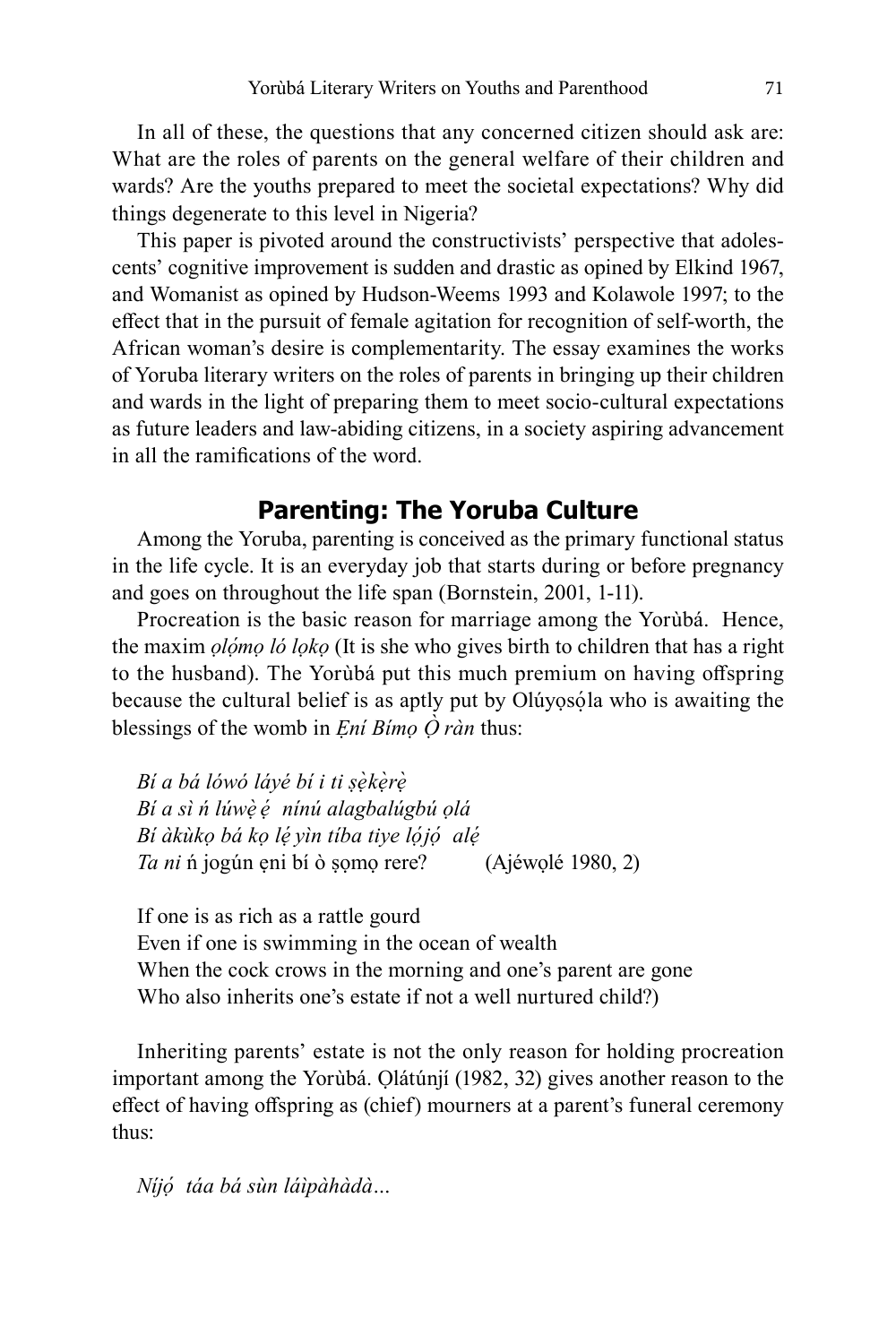*Tómi ń bọ́ lójú… Tọmọ ń sunkún nítorí wa… Níjọ́ ọmọ bá sin wá la bímọ ẹni.*

On a day that we slumber to wake no more… When the tears flow… When our child mourns us… It is when our children bury us that we have truly sired children.

Parenthood is the state of being a parent; with all the responsibility involved therein. It provides the opportunity to guide, teach and pass on the socio-cultural values to the next generation. Parenthood is that which give children the sense of 'family'. Parenting therefore implies raising and educating a child from birth to adulthood. It requires interpersonal skills, and make emotional demands (Amos, 2013). Parenting takes years of hard work, testing you on every level; emotionally, physically, financially and even spiritually (Glover, 2016)

This implies essentially, that it is possible for parents not to be alive to their responsibilities as attached to parenthood, and that a non-biological father/ mother – figure may take up the job of parenting a child, to fit in properly into the society. This is why the Yorùbá say '*òǹbíni kò tó òǹwoni'* (literally, they who give birth to one, are not as important as they who nurtured one to adulthood). Responsible parenting can therefore be seen as the will and ability to take care of the physical, psychological, emotional and sociological needs and aspirations of children and wards (and the family as a whole), in accordance with their capacity.

Euro-centric parenting styles have been identified as; Authoritarian/Disciplinarian, Permissive/Indulgent, Uninvolved/Detached and Authoritative (Baumrind, 1967; Davis, 2016). Parenting styles differ because of factors like culture, personality, parental background, educational level, socio-economic status, family size and religion (Cherry, 2012). However, no matter where people may live in the world, they share some common human traits (O'Neil, 2006). Among the Yorùbá, children are brought up to live a communal life style by imbibing the cultural values of their ethnic group, in order to become *ọmọlúwàbí* (responsible, cultured and co-operating citizens).

In the traditional Yorùbá society, the *mò lẹ ́bí ̣* (extended family relationship) is more pronounced than the (Western) nuclear family type. The extended family include living in an *agboolé* (family compound) or very close to one another. The extended family system determines the social and moral norms apart from safe guarding both material and spiritual customs, as well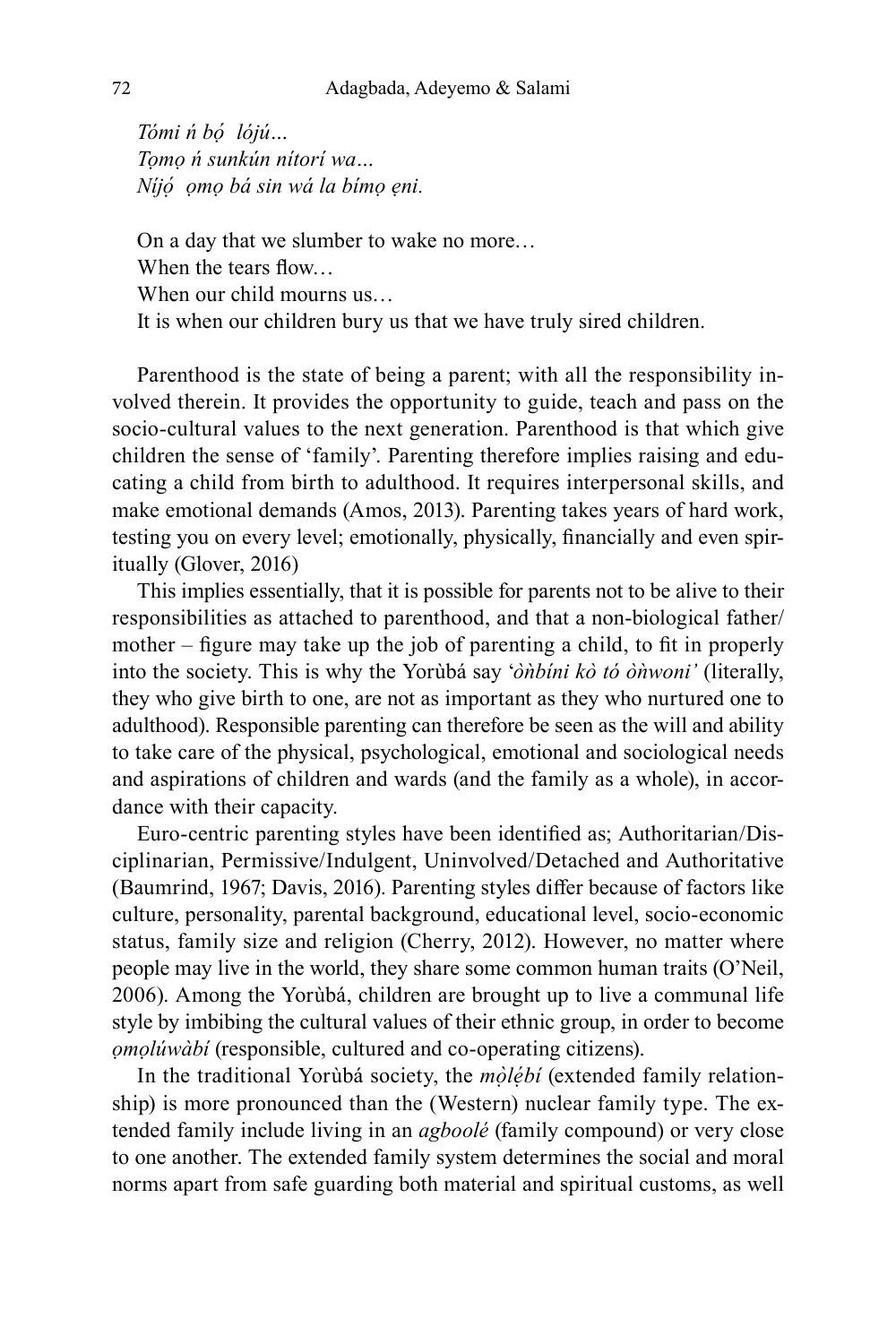as providing a variety of role models, while preparing a child for adulthood (Adagbada, 2018; Degbey 2012).

Adeoye (1980, 260) in his discussion on the communal nature of the Yorùbá extended family says:

*Kì í ṣe ọkọ, ìyàwó àti àwọn ọmọ wọn nìkan ni à ń pè ní mò lẹ ́ ̣bí, bí kò ṣe gbogbo àwọn tí alájọbí ṣè ̣ sílè ̣, tí wọ́n jọ wà pọ̀ láti máa gbé agbo-ilé babańlá wọn, àti láti máa pín ẹrù ilé rù.*

(It is not only the husband, wife/wives and their children that is recognised as a family, rather, it is all the descendants of a forebear, who are living together in their forebears' compound and who all share in the responsibilities of running the family.)

The high dominance of the elderly and the aged members of an extended family promotes a high level of social control on the children and the youths in the family. Therefore, the responsibility of rearing a child does not fall on who sired a child alone, rather, it is shared by all the members of the (extended) family (Adinlofu, 2009). This is why the Yorùbá use the maxim '*ojú méjì ló ń bímọ, igba ojú ló ń wò ó'* (literally, it is just four eyes that give birth to children, but two hundred eyes see to their nurturing – it takes a village to raise a child). This is what Ọla (2018, 50) refer to as "collective parenting". In the case of the demise of a member of the extended family, the offspring and wife/wives of the deceased will have (many) other mothers/fathers/husbands to parent or re-marry them. This is why the Yorùbá will say '*baba kú, babá kù'* (literally, if one father dies, other members of the family can step in to play the role of the father). This is exactly what happens after the demise of  $\mathcal{S}$ è gilọlá's father in *Ìtàn Ìgbésí Ayé Èmi Sè gilọlá Elé yinjú Egé Elé gbè rún Qkọ Láyé* (henceforth *Ìtàn Sè gilọlá*). In the story, Abíólá, Sè gilọlá's uncle, takes up the role of her father.

Unlike in the West wherein a youth may leave home at about eighteen years old, among the Yorùbá, the youths stay at home under the guidance of the family, until they are ready for marriage (Adeoye, 1980, 266; Amos, 2013; Ọla, 2018, 17) and are allowed, if males, to erect personal adjoining buildings within the family compound or somewhere nearby. Even when married and living away from the homestead, the Yorùbá believe that *'ọmọ kì í dàgbà ju òbí rè ̣ lọ'* (literally, children are never older than their parents) and, as such, the parent and other relations continue to offer advice and guidance as a result of their wider and richer life experiences (Gyekye, 1996). This implies that (Yorùbá) parents love and train children on family norms, values, and standards because the family is taken as the basic agent of socialization, and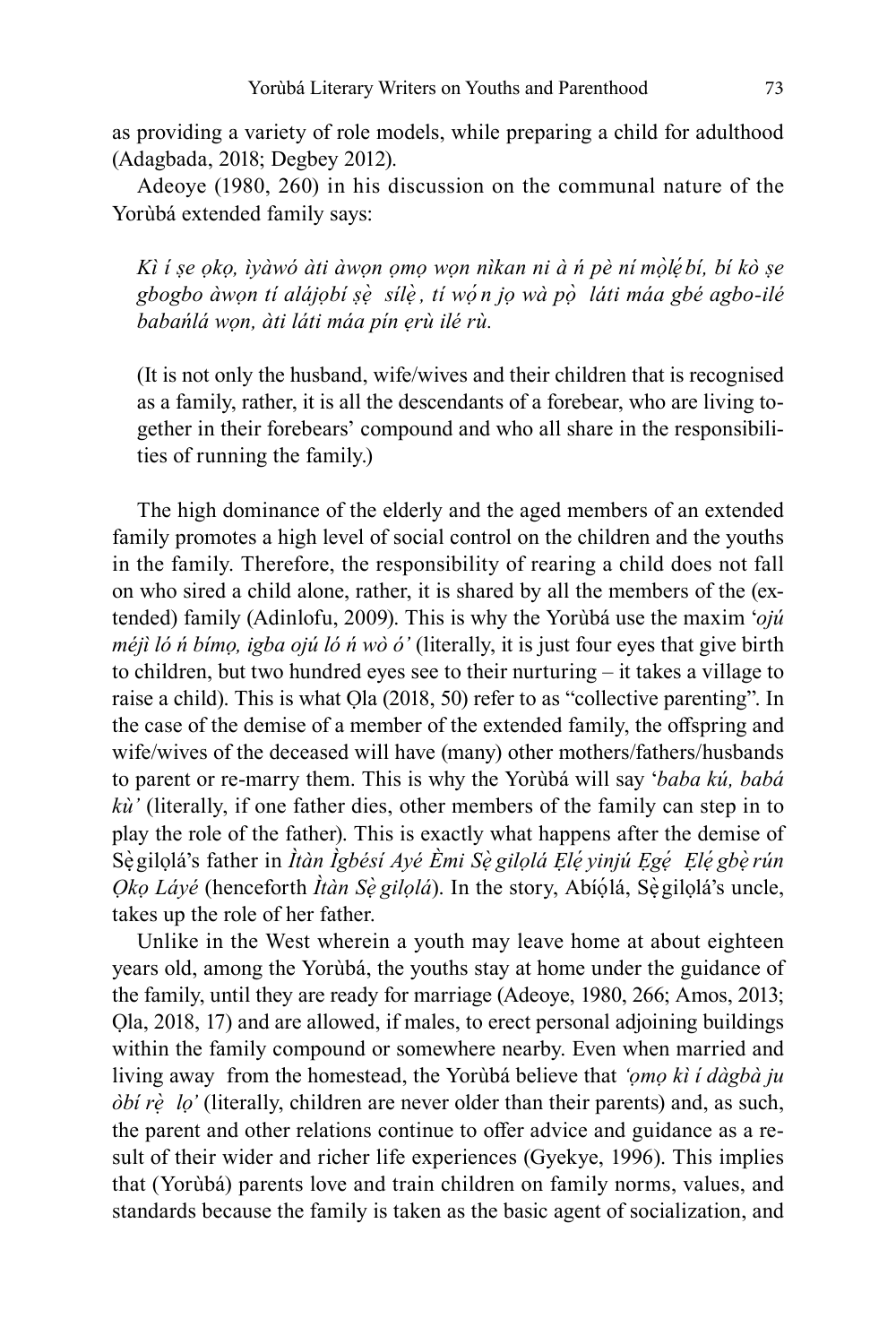during the process of socialization, children and youths learn the cultural values of their society, including child-rearing practices (Emmanuel et al, 2012).

Parenting among the Yorùbá ensures proper nurturing for children as it sets high and clear expectations on the children and wards, allows communication (to a reasonable extent) from the children and youths and gives room for them to have in-put in positive goal setting. Parents in Yorùbá land adopt what looks like the combination of what Baumrind, 1966 and Davis, 2013 categorize as "Authoritative" and "Authoritarian" parenting styles. The mode includes children observing their parents with respect as models, and parents sitting their children down to talk to them about good behavior and providing guidance. Parents also administer corporal punishments like knocks on the head, slapping on the face, spanking or using cane to beat on the buttocks or denial of food; especially for rudeness, laziness, greed or stealing. In Africa generally, there was no (official) stringent rules about Children Advocacy until recently. This is very unlike what obtains in the West, where children and youths can make official report if beaten by their parent.

Globally, there is gender specifications on task and chores within a family and Yoruba (traditional) society is not in exception to this. The husband is expected to handle or see to hard tasks like commercial farming, erection of buildings, environmental maintenance and providing basic (raw) food items for all the members of the family, while the wife/wives take physical care of the children, prepare food, do the laundry, keep the rooms tidy and sometimes have gardens or engage in backyard farming for fruits and vegetables' consumption at the family level.

It is worthy of note that being basically a patriarchal society wherein culture is slanted, such that men are valued more and women less, women are virtually related to as a specimen of human beings whose purpose of existence is to work, bear children (Akintan, 2002), warm their husbands beds and must see to the nurturing and training of the children, so as to become citizens of the community, who must make their fathers proud and fulfilled. Though single-parenthood is frowned at especially for women, if peradventure a child does not turn out well, such is referred to as *ọmọ ìyá rè ̣* (a child who belongs to just the mother). This is because in the (traditional) Yorùbá family set up, polygyny is not only permissible, it is expected of them. The reason for this is that until recent past, the size of a Yorùbá man`s harem and the number of his children, are the yardstick by which his wealth is measured. Having more than one wife therefore presupposes that a man will own many children. As a father, he is actually *bàbá gbogbo ayé* (a father for all), and each of the wives have to put in (competitively) all her efforts, so that her own children will make their father proud and be willing to identify with such successful children, because *ọmọ tí ó bá dára ni ti bàbá rè ̣, èyí tí kò bá dára, ti*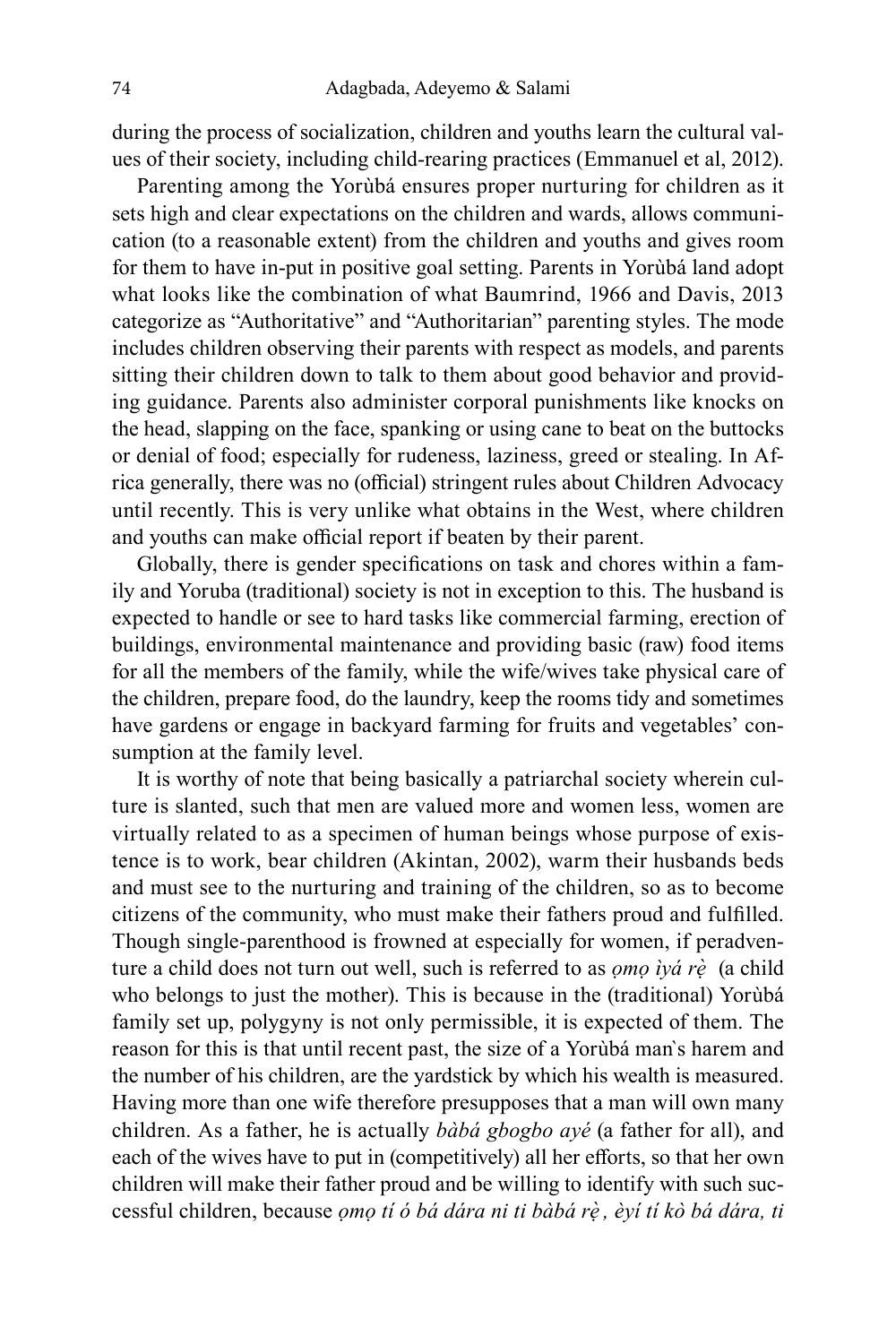*iyá rè ni* (literally, a well brought up child belongs to the father, the one that is ill-mannered is the burden of the mother).

Most women are known to be ready to go to any length to make their children become great in life:

*Ọ̀ pọ̀ ìyá a talé tọ̀nà Nítorí àtifowó tọ́mọ Bàbá ńkọ́? Ti gbogbo ayé;* (Adejumọ, 2009, 52)

Many mothers sell their houses or landed property To be able to educate their children What about the father; a father for all;

In a case wherein an *abiagba* (derogatorily meaning 'a carefree mother') neglects her responsibilities over her child/children and such child/children turn out to be ill-mannered, uncultured and unsuccessful, the father is not usually considered to have shirked his responsibilities by not ascertaining his position as the *baálé* (head of his home), in putting down his feet on the desired way of rearing his offspring, it will be said of such children; *òwú tí <u>ìyá gbò n lomo n ran</u>* (literally, it is the wool that a mother yarns that her child spins). This is the exact statement made by Adébáyò to Adéníkèé his wife, over the misconduct of Wálé, their son, in *Gbẹgẹdẹ Gbiná*:

*Ọ̀ rọ̀ ọmọ rẹ ni mo pè ọ́ sí.*

I invite you for the purpose of discussing about your son's behavior.

The Preacher (Àlúfà), too, in *Jé ̣ Ng Lògbà Tèmi* blames *Màmá Éésítà* (Esther's mother) for neglecting her responsibilities over the girl; giving room to her carrying an unwanted pregnancy. He says: *Màmá Éésítà ló sì f'àyè gba ọmọ rè ̣ tí gbogbo èyí fi délè ̣* (Esther's mother is the one that tolerated her daughter's excesses for this to have happened (Ladele, 1971, 55)as if Esther's mother is a single-parent. The preacher, with all his enlightenment through Western education and Christianity; with its ideal of one-man-one-wife, does not blame *Máíké ̣è ̣lì* (Michael); Esther's father, for his daughter's misconduct.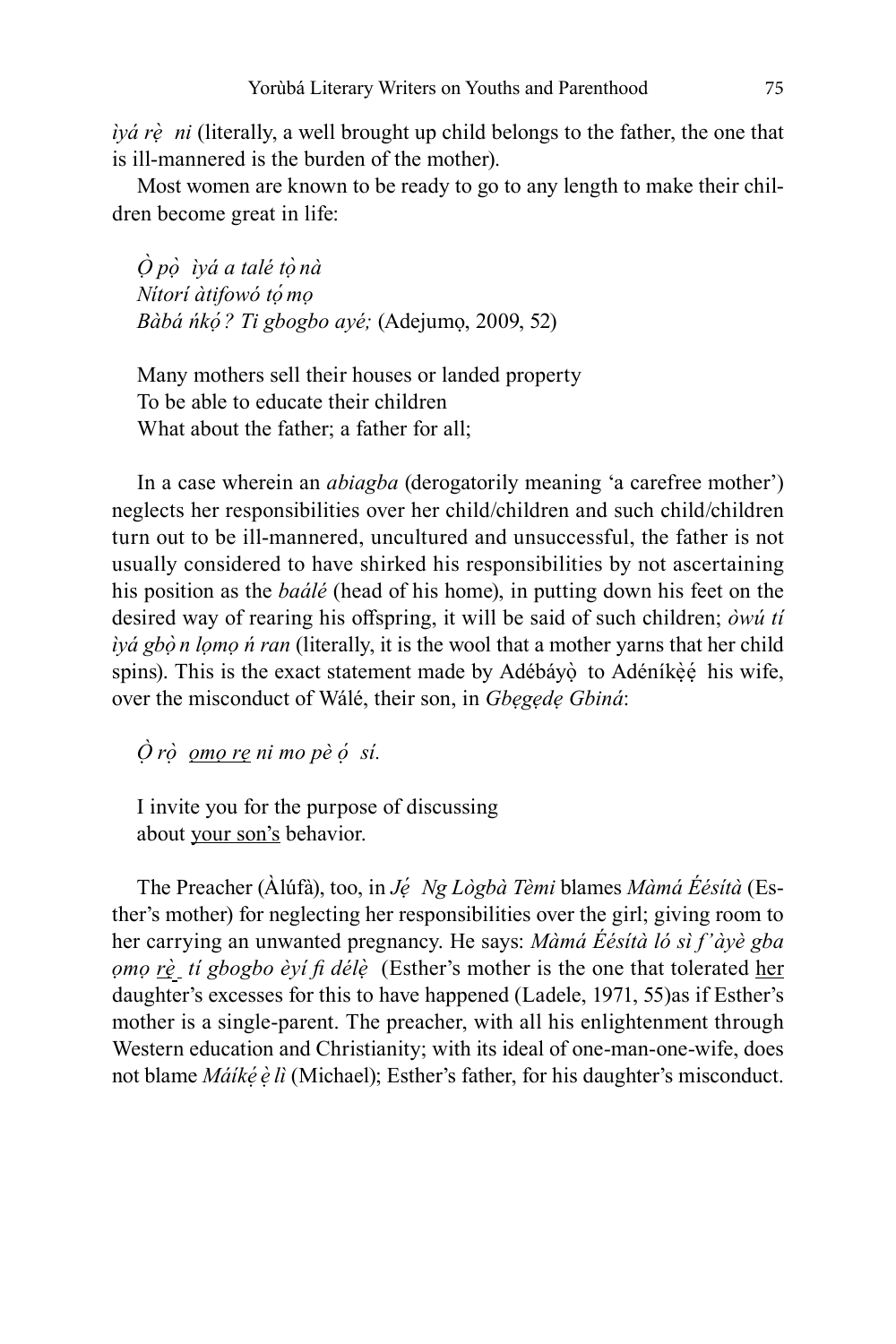#### **The Youth**

Among the Yorùbá, while a neonate is known as *è ̣jè ̣ ọ̀run/ọmọ tuntun jòjòló* (fresh blood from heaven/a fresh creation), a growing baby is known as *ọmọ ọwọ́* (a child that has grown enough to be carried in arms rather than being strapped to the back like a neonate). *Ọmọ ìrìnṣè ̣* is the toddler, who can walk around the house on his own. *Màjè ̣sín* is a young lad of about five to fifteen years while an *ọ̀dọ́/ọ̀dọ́ langba/agùnbánirọ̀/agùnbágirọ̀* (youth/active youth/who-are-as-tall-as-to-be-likened-to-an-adult or they-who-are-as-tallas-to-easily-reach-for-a-tree). To the Yorùbá, an  $\partial d\phi$  (youth) is a grown matured (unmarried) male or female of about sixteen to thirty years, who is still being fed and to a large extent, catered for by the parents and other members of the *mọ̀lé ̣bí*. Such child by age eighteen to twenty if a female; is given out in marriage; if a male and ages twenty three to twenty eight; a bride should have been gotten for him. For whatever reason that may delay a male youth's marriage, by thirty years of age, he should be married and start raising a family. In a case where a male Yorùbá ò dó is impotent, another male (blood) relation in the *mọ̀léḅ í* is asked (in strict secrecy that usually involves oath taking) to sleep with the impotent male`s wife/wives, so that offspring may be sired for him. After thirty-three to thirty-five years, a male child is no longer seen or regarded as a youth but *ọmọkùnrin-ilé* (a full-grown married male child in the family compound) (Adeoye, 1980, 266).

Yorùbá youths, especially in the past, play prominent socio-political and economic roles in the community. Under the leadership of the *olórí-ọ̀dọ́* (youth leader), they constitute a large percentage of the warriors, who protect the territorial integrity of the community and as soldiers in battlefronts. They are also known to be sentries at the major entrances of their towns and villages, apart from forming themselves into groups to watch over the community day and night. Male youths also take care of the environment, sink wells, expand rivulets and shallow ponds, clear bushes and erect stalls in the markets. The roles of female youths are more of social in nature. In many towns in Yorùbáland, especially among the Ìjèbú, youths belong to *Ré gbé ré gbé/Egbé ọjọ́-orí* (age-grade associations). These associations make it easy to apportion duties to all the youths in the community. Though the tradition is no longer practised as before, it still subsists in Ìjè búland where in present times its roles are now social and philanthropic. For instance in ljebú-òde, males and females born between 1956 and 1958 are known as Egbé Obáfùwàjí Okùnrin (males) and Ęgbé Qbáfùwàjí Obìnrin (females). In  $\angle$ gó– $\dot{I}$ wòyè (another Ìjè bú town), those born between 1974 and 1976 belong to the Egbé Máyégún age grade–separately for males and females too. In virtually all Yorùbá towns and settlements, the *olóri-ọ̀ do*<sup>*i*</sup> and other youth representatives are allowed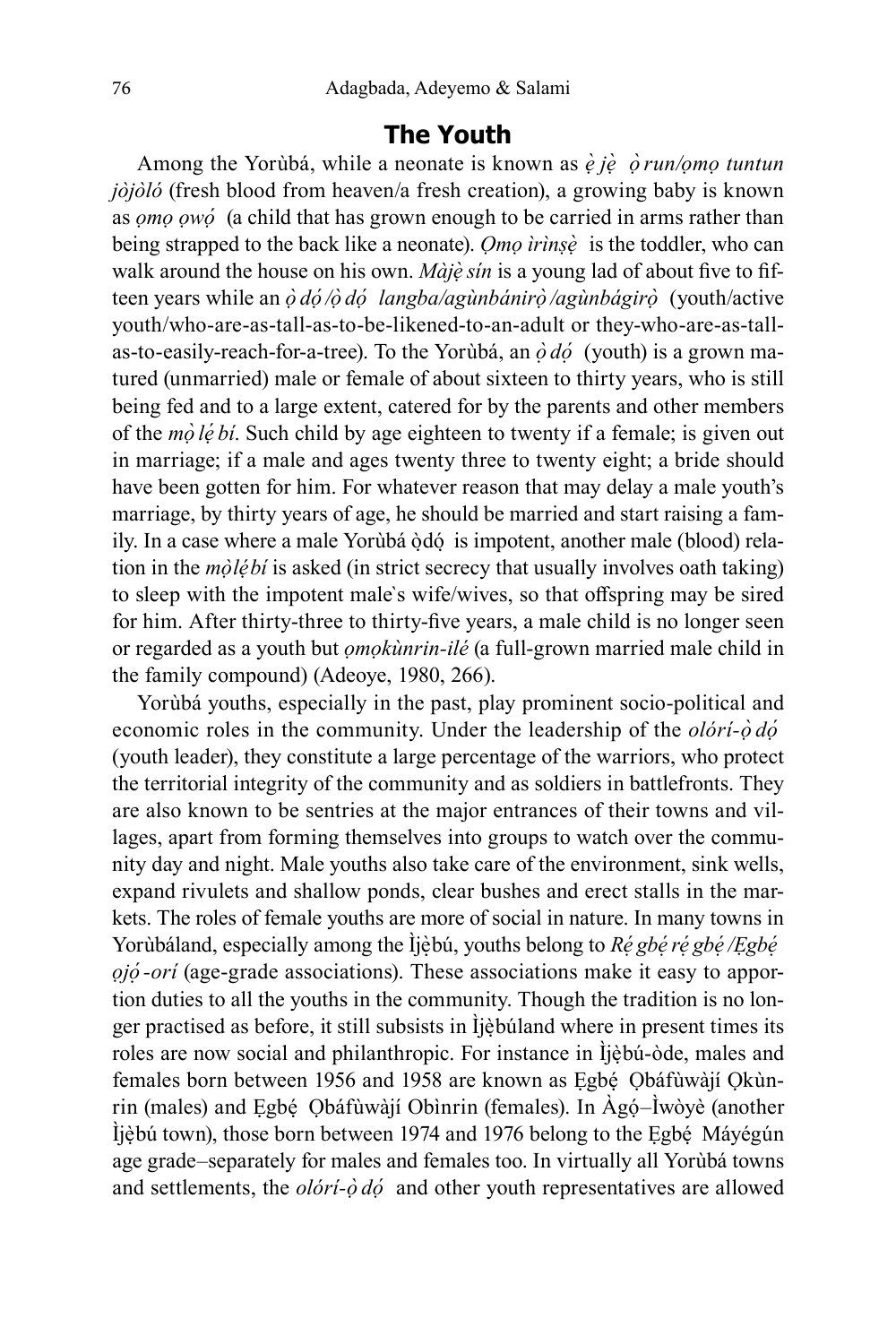as members of the Qba/Baálè (King/Town heads') cabinet. Therein, they are free to make suggestions or contribute to governance.

In modern times, a youth, according to the African Youth Charter, is anyone between ages fifteen to thirty-five. Akande (2014) puts the population of Nigeria at one hundred and sixty seven (167) million and claims that fifty percent (50%) of the population are youths. According to Bloomberg (2016) report, the number of youths in Nigeria is put at being more than half of the nation's one hundred and eighty two million (182,000,000) population. In the magazine programme; THE DISCOURSE on Noble, 107.1 FM radio station in Ibadan, Oyo State, Nigeria, on Monday, June 28, 2021, Nigeria's population was put at two hundred and eleven million (211,000,000). The high percentage of youths, being more than half of the population, is a pointer to the fact that the condition of living and the general welfare of the youths in any country determine the advancement of the nation. Youths are generally susceptible to the operating socio-political and economic conditions that are prevalent in their environment. Such situations, if negative, militate against their wellbeing.

In Nigeria today, many youths are directly unemployed or engaged in disguised employment with low-level income; that cannot sustain them. Because of this, most youths, even after leaving colleges and universities, still live (undesirably) with their parents and relations. Many of them are actually ready to forget about their unrealistic crave for white-collar jobs (that are virtually non-existing), and are willing to start small-scale enterprises, but have neither the skill nor the financial wherewithal to do so. All these predicaments lead to low self-esteem, which forced many youths into gangs, drug and alcohol abuse, rape, suicide, murder and the likes.

In a study of a targeted population of randomly selected six hundred and thirty (630) youths and thirty two (32) parents by Ọla in 2018, employment issues, youth's negative experience, substance addiction among other challenges, are faced by youths. In another research conducted by Wanjohi in 2014, it was found out that the key issues facing youths in developing countries like Kenya are "unemployment, lack of youth support services like funding, substance abuse, health issues and breaking of family and societal value system." According to infoguidenigeria.com, the ten topmost problems facing Nigeria youths are; unemployment, laziness, social media distractions, drug/alcohol abuse, insecurity, poverty, lack of good healthcare, bad governance, lack of means to pursue entrepreneurship endeavours and poor state of education. It can be acknowledged, that youths all over the world, especially in developing countries are facing a number of challenges, apart from the biological issues that are associated with their physiological and psychological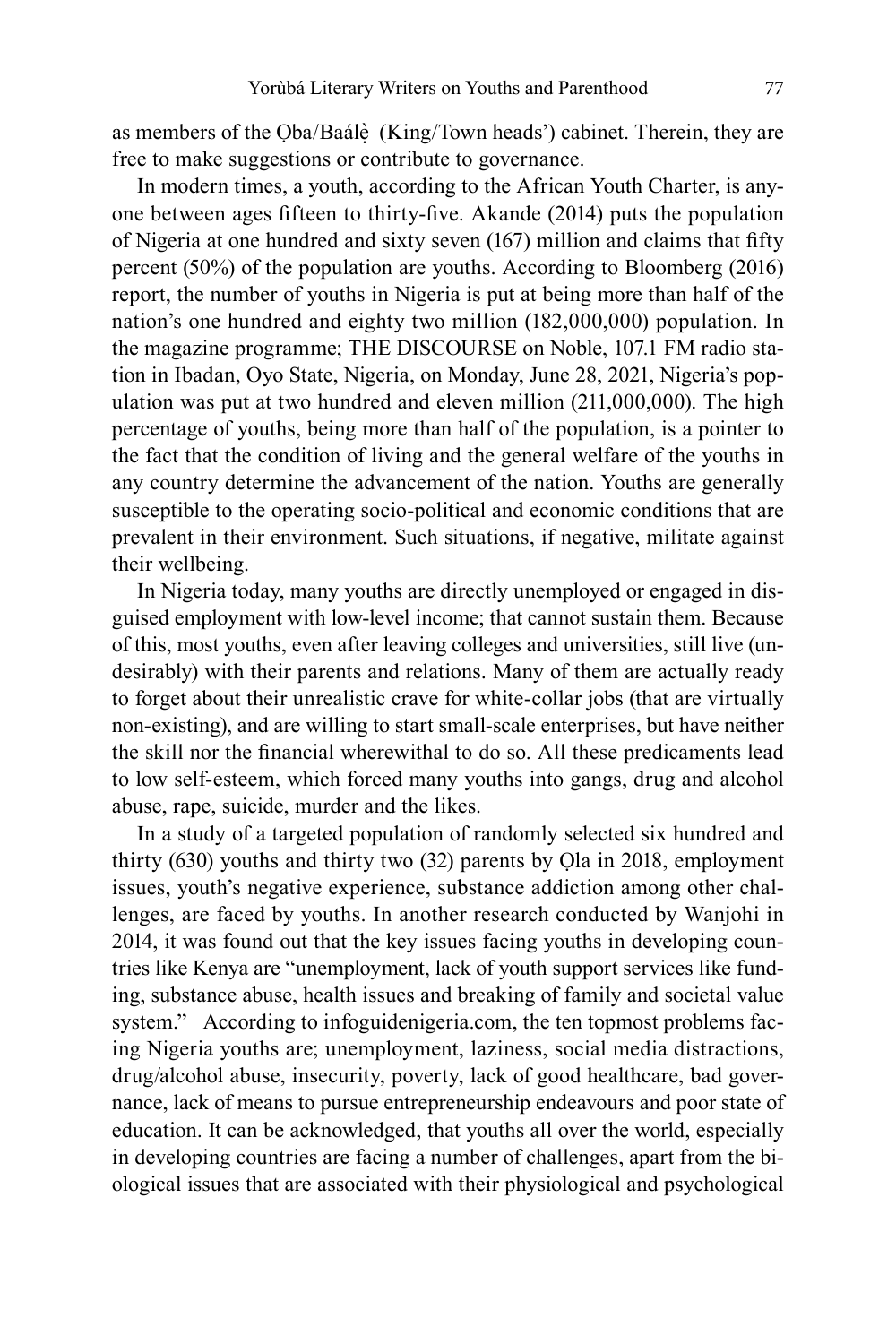growth. Dúró in *Gbẹgẹdẹ Gbiná,* for instance, laments his unemployment thus:

*Èwo ni mo rò tí kò tóó rò? Èwo ni kò tó bà mí lọ́kàn jé ̣? Mo ṣàìsùn, ṣàìsùn Mo kàwé tán, mo ṣe dańwò, mo yege Ó wá ku káríṣé ̣ ṣe Mo kọ̀wé, kọ̀wé wáṣé ̣ N kò ríṣé ̣ Mo rìn, rìn, bàtà kan tí mo ní Ti jẹ tán túé ̣túé ̣. Wọ́n ní a kó sabú wá A kò sabú lọ Wọ́n tún bèèrè ọ̀rọ̀ a tún dáhùn Àṣé ẹni tí kò bá mènìyàn kò leè ríṣé… ̣* (Alamu, 1987, 17).

What is happening that does not deserve deep thoughts? Are there not several things to make me sad? I stayed awake endlessly I read, went through examinations and I was successful All it remains is to get employed I have written several job applications But I got none Walking all about, the only shoe that I have Has gotten flat totally They requested for certificates These I took to them I was interviewed and I responded Alas, if you do not know the people that matters, you will not get employed…

Dúró and Àlàbí's unemployment is the cause of their poverty. While Dúró's only shoe is torn and the sole uneven, Àlàbí says of his trousers:

 $W$ o sòkòtò labú tí mo ti ń tè mole téle *Ó já, já, já, ó já kàn mí lójúgun Níbi tí mo ti ń wáṣé ̣ kiri.*

See my wide-mouth trousers that used be too long, It has gotten so torn that it is now at my knees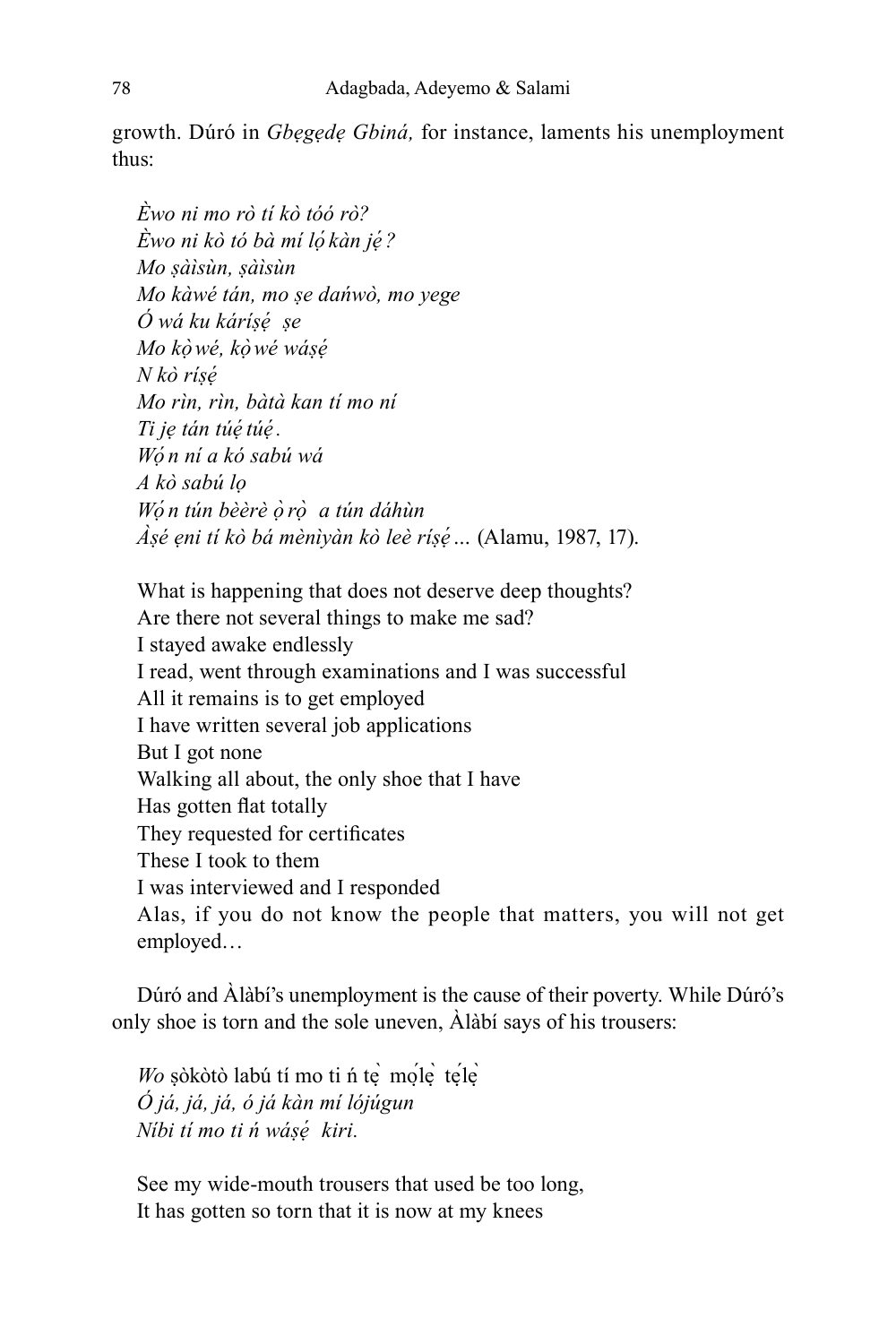All in the name of going about, for employment.

Unhappy with their situation, Dúró tells Àlàbí his friend that he is

not going to attend Wale; their classmate's, birthday party.

The pressure of materialism it is that turns Olúmokò to stealing (Ajéwọlé 1980, 46-77), just like what happens to Wálé (Àlàmú 1987, 72-88), that he joins his gang members to be forging the signature of bank customers on blank cheques. The inability of Segilola to shy away from materialism it is that makes her to deceive Sànyà her boyfriend that she will marry him, when her desire in actual fact is to marry legally, a step which Sànyà claims he is not interested in, as his desire is not monogamy but polygyny. Se`gilolá feigns acceptance because:

*Iṣé ̣ akọ̀wé tó ń tajà nínú ṣọ́ọ̀bù àwọn òyìnbó oníṣòwò ni Sànyà ń ṣe, àwọn oríṣiríṣi aṣọ àrán olówó iyebíye pè ̣lú àwọn gèlè ni ó ń bẹ nínú ṣọ́ọ̀bù tí Sànyà ti ń ṣiṣé ̣.* (Thomas, 2009, 8–9)

Sànyà works as a clerk in a shop owned by white traders, there are different types of expensive velvet cloths and head gears in the shop.

## **Bio-Sociological Analysis of Youth's Behaviour**

The youth, as a young person who is just developing into an adult, is known to draw some (immature) characteristic behaviours which adults consider as selfish, egoistic, rebellious and inconsiderate. Such behaviours, if left unchecked and without 'divine interventions', may have irreparable negative effects on the youth. For this, the Yorùbá say; *Yiyò ni* onà odo máa n yo, Olódùmarè ní í bu ìledú sí i (Slippery is the path of the youth, it is God who lays humus soil on it). This means in effect that youths are susceptible to many 'evils' that can adversely affect them as they grow towards adulthood, it is God alone that can intervene so that they are spared the consequences. These behaviours in support of Jean Piaget's theory on cognitive development, is egocentrism; the inability on the part of children in pre-operational stage of development to see any other point of view, other than their individual owns (see Galanaki, 2017). This is manifested in focus on own perception and opinion, lack of empathy, inability to recognise the needs of other people, excessive thoughts of how others might view them and making decisions around the needs of self. These behaviours often continue in the life of children to adolescent age. 'Adolescents Egocentrism' (Elkind, 1967) is a term used to describe the phenomenon of adolescents' inability to distinguish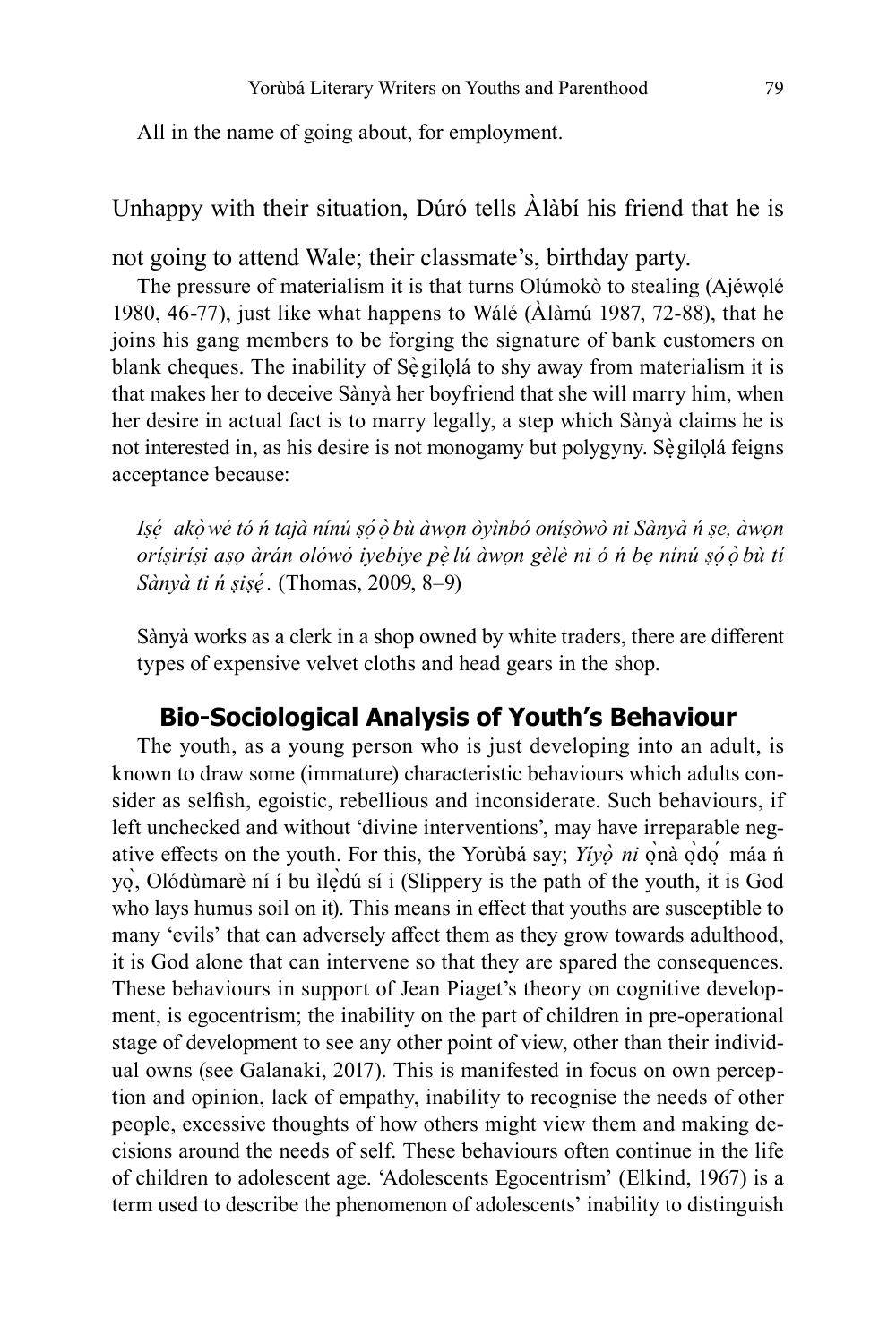between their perception of what others think about them and what people actually think in reality. It involves the constructive imaginary audiences that account for a variety of behaviour and experiences that play roles that emerge in the youths (Galanaki, 2017). This attitude is called 'Personal fable' (Eikind, 1967; Galaki, 2017)

Sè gilolá, for instance, in *Ìtàn Sè gilolá*, is so conscious of her beauty that she feels she is the most beautiful girl in the whole of Lagos; a cynosure of all eyes, with whom no other female can compete. She says:

*Ènìyàn pupa fòò lè ̣mí ń ṣe… ara mi kúná, ó sì wè…rí múlo ̣ ̣́múlọ́… Mo sígbonlè láti òkè dé ilè ...sàsà ni* àwon obìnrin tí won...tó láti bá mi ké gbé. (Thomas, 2009, 2–3)

I am very fair in complexion… my body is very soft and alluring… I am lanky from head to toe… only very few women … dare to compete with me.

Segilolá also feels that a new song being sung in Lagos then is composed particularly because of her desperate desire to have a monogamous wedding. Here is the song:

*Ó sunkún láti gbárédè Bàbá rẹ kò gbé Ìyá rẹ kò gbé Wè ̣rè ̣ lò ń sunkún O! Dear lover!! Follow me!!!*(Thomas, 2009, 10)

She is weeping to have a legal marriage Your father was not married legally Your mother was not married legally You are weeping profusely O! Dear lover!! Follow me!!!

This attitude of believing that others are watching and making judgement on one is termed 'Imaginary Audience' (Elkind, 1967).

In the same vein, Fè hìntọl ̣ á; Olúyọsó ḷá's younger sister in *Ẹní Bímọ Ọ̀ ràn* comes to report Olúmokò her nephew to Olúyọsó ḷá his mother, that instead of staying in school to learn, Olúmokò is in Aṣèjìré<sub>.</sub> River swimming. Olúyọsólá becomes agitated as she looks forward to her son's safe return home. Olúmokò returns and he is not bothered by his mother and aunt's 'unnecessary' worries. Concerned about his hunger, he turns to his mother and says: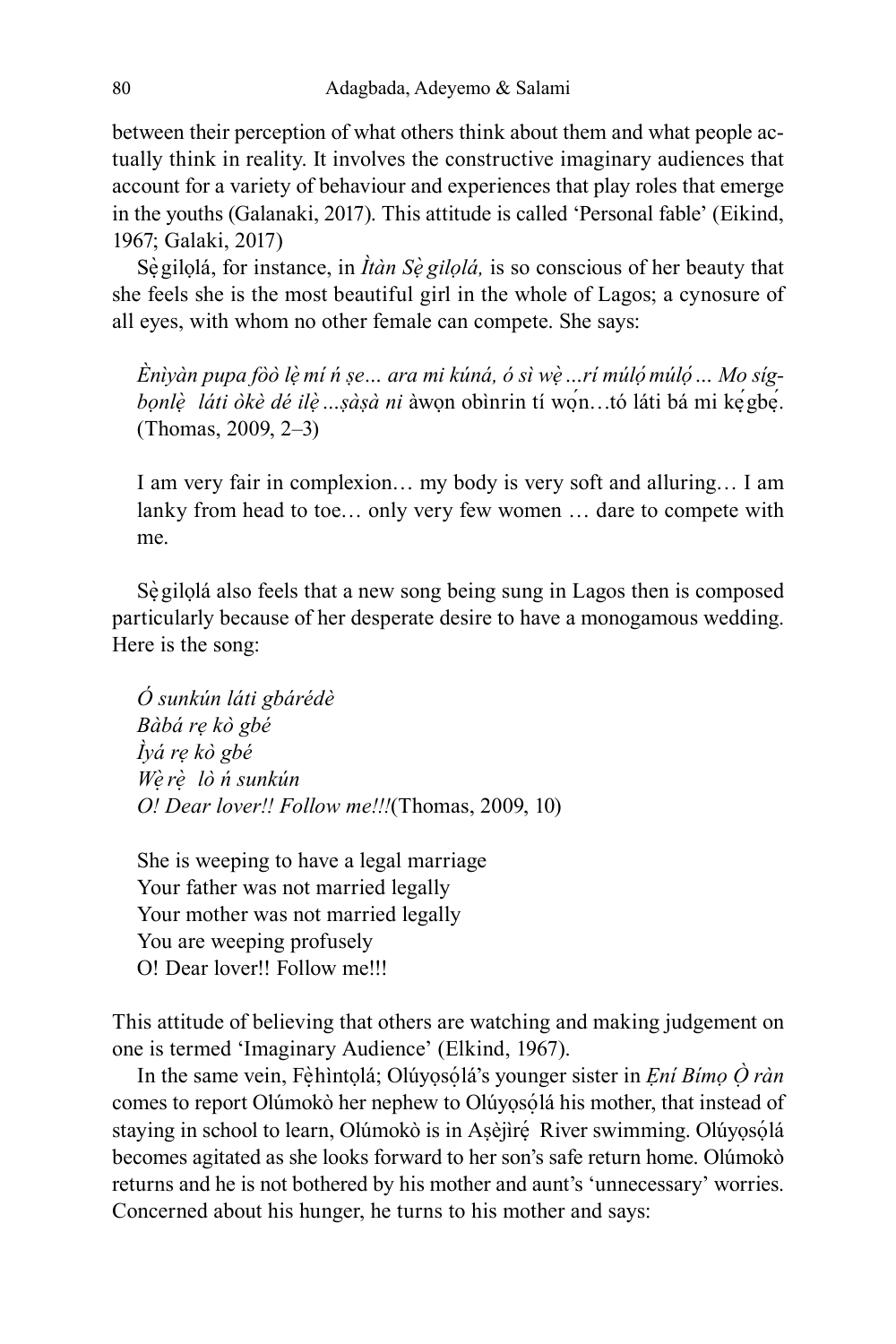*Màmá, mo lóúnjẹ mi da? Bé ̣-è ̣ bá fé ̣ fàdín féṣù jẹ* (Ajéwọlé, 1980, 14).

(Mother, I say, where is my food? If you do not want to make a sacrifice of palm kernel oil to Devil – If you don't want trouble)

With the unchecked behaviour, Olúmokò does not outgrow his self-centredness. He eventually joins Fátińwó, Ìnàjú-Ękùn, Ìbíyẹlé and their grand patron; Alówólódù's cultic robbery group out of his insatiable desire for material wealth, he swears to the membership of the group. When caught during a bank robbery, he was brought to the court for trial, Olúmokò confesses their supposed secret and robbery association, as he aspires to be set free while other members get sentenced. This is because he stupidly falls for the Judge's bait that if he says the truth and nothing but the truth, he will be set free. The Judge passes his judgement by sentencing all the members of the robbery gang to death. Olúmokò then asks the Judge, *Ìdájó tèmi ńkó*, Aláse? (Ajéwọlé, 1980, 87-88) - (How about my own judgement, your lordship?) The Judge answers him:

*Tìrẹ báwo? Gbogbo yín ni mo dájọ́ fún pọ̀… Ìwọ ò mọ̀ pólófòófó ò gbẹgbè ̣wá Ibi ọpé ̣ náà ní í mọ, ó dáa o ṣe é o…*(Ajéwọlé, 1980, 88)

(Yours as how? I have just given my judgement on you all… Do you not know that the talebearer receives not thousands, All he receives is thanks. Alright then, thank you)

Youths, more often than not, equate themselves with adults. Wálé in *Gbẹgẹdẹ Gbiná* is paid a mobilisation fee for the very first contract that he is awarded after swindling and voluntarily retiring from the bank he earlier worked with. Rather than saving his profit from the contract after he might have executed it and buy a less expensive car for a start, he decides to buy a Mercedes Benz car instead of the "ordinary Peugeot car" used by Àdìgún his schoolmate (who introduced him to the contract job). Taking himself for a full-grown adult, a socialite and an important personality in the community, he boasts;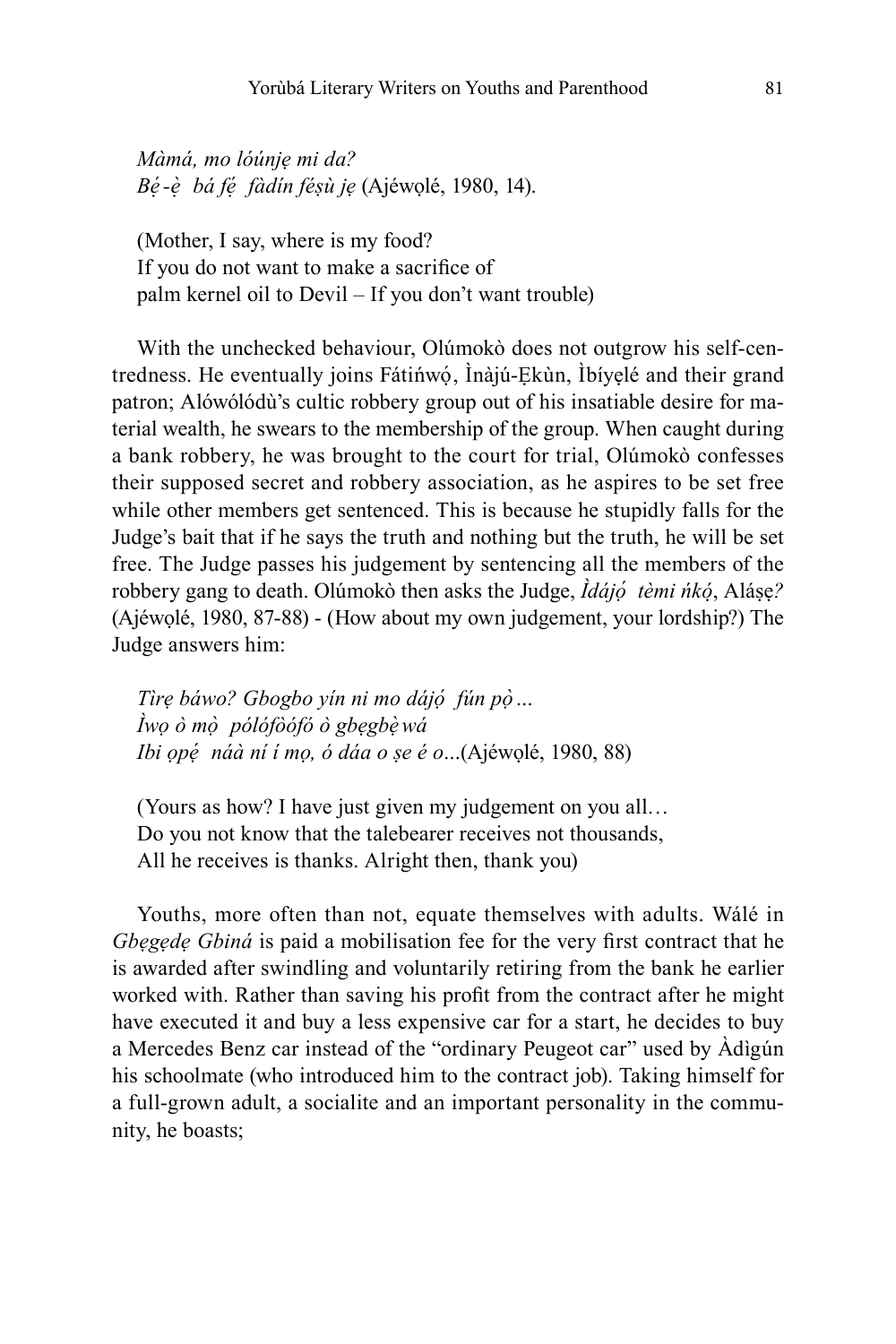*…Mo gbọ́dọ̀ ra ọkọ̀ tí ó tóbi ju tì* ẹ lọ ní…*Bí n bá rọra jókòó sí è ̣yìn ọ̀bọ̀kún, t'ọmọdé t'àgbà t'ó bá rí mi á máa wí pé 'bàbá kè ̣ ẹ, àjẹpé ̣ ayé…*  (Àlàmú, 1987, 39)

(…I must buy a car that is bigger than his…When I sit gently at the back of the Mercedes Benz, both young and old that see me will hail me 'the big man himself, long may you live…')

Adéjùmò  $(2002, 10-11)$ , observing youths in present time says:

*Ọmọ tí ò tíì yọ lójú ara Tó ti ń ké ̣gbé ̣ké ̣gbé ̣ Bó ti ń mugbó*  $B\acute{e}\acute{e}$  *ni* ń mutí *Patí òròòru kò lóǹkà Ìgbà tí èwe ìwòyí bá ṣáyó tán Ni won ń ki mó tò mó lè* ... *Wọn ń wá tẹná ọkọ̀ látè ̣pa… Ó le fọkọ̀ sáré títí kó forí sọgi Ó le sáré títí kọ́kọ̀ tàkìtì …ó le kó sábé ̣ àjàgbé…*

Immature youths That join bad peers As they smoke weeds So they drink ceaselessly Uncountable night crawling When they are drunk to stupor That is when they get hold of cars They drive recklessly Their speed can make them collide with a tree Their speed can cause somersaults They can run into a trailer from behind.

Peer group effect mentioned by Adéjùmò above is another bane in the successful treading on the slippery path of the youths. They believe that it is expected of them to be at par with their friends who are free at home and are legally or otherwise affluent. Adéòtí in *Jé ̣ Ng Lògbà Tèmi*, secretly visits Éésítà (whose mother is very receptive to modern ways of life and as such tolerant of her daughter's excesses) to dress up in frocks, adorn her face with modern cosmetics and goes out with Éésítà and her friends. When Déòtí's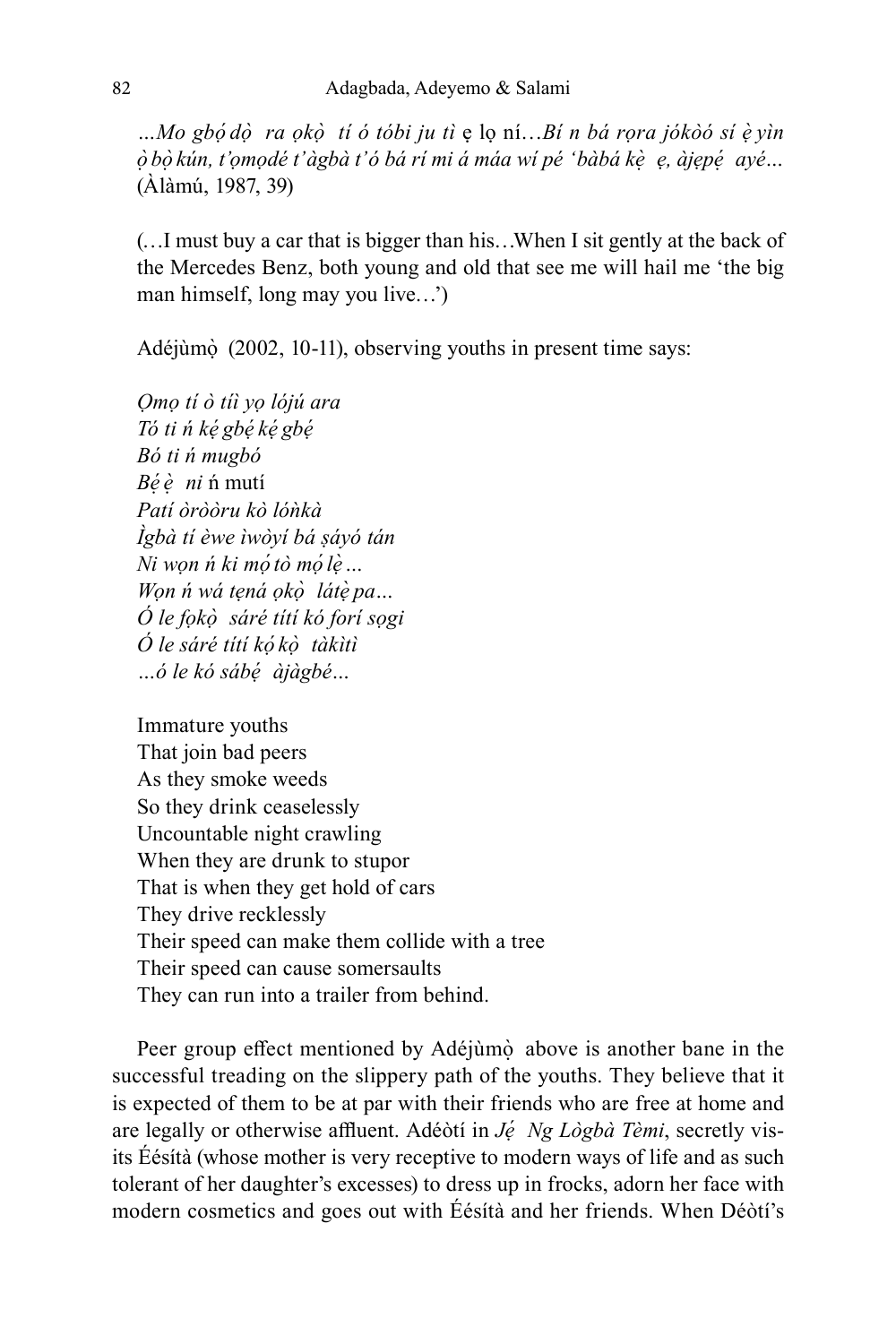mother finds out about her daughter's strange mode of dressing and accuses her, she gets this shocking response from Déòtí:

*Ẹ fi mi sílè ̣ jàre. Ẹ jé ̣ kí ng lò'gbà tèmí Mo ṣebí ènìyàn ni* Éésítà, àbí a kì í wáyé *ni mo wáyé? Ng kò sá sìn wọ́n wá.* (Àlàmú, 1987, 39).

Please let me be. Let me enjoy my prime. Is Esther not a human being, or is it wrong for me to have been born? After all I am not alive because I only saw some people off to this world.

It is Segilolá's friendship with wayward Ayòká; her friend, that particularly leads to her downfall in *Ìtàn Sè gilọlá*. In her confessions she says:

*Ọkùnrin…yóò máa gbúròó iṣé ̣ tí èmi bá fé ̣ rán…láti ọ̀dọ̀ ọ̀ré ̣ mi Àyọ̀ká…pé ohunkóhun tí èmi Sè ̣gilọlá bá sí rán Àyọ̀ká… kí ó fi àwọn nǹkan náà ránṣé ̣ sí mi…mo rán Àyọ̀ká sí ọkùnrin náà pé kó wá pàdé mi nínú ilé àwọn Àyọ̀ká lálé ̣ ọjọ́ náà.* (Thomas, 2009, 38-39)

A male friend hears my message from Ayòká my friend... that he should some things to me...I sent Ayòká to the man, that he should meet me in Àyòká's house that night.

Àyòḳ á in *Itan Segilola* has limitless freedom in her own parents' house just like Éésítà does.

Psychologically, youths (unconsciously) resist the checks on their lifestyle by parents, who being in charge of their (the youths') general welfare, 'control' and 'restrict' their freedom 'unnecessarily'. For this reason, they want to resist the control of their parents, teachers and other adults in charge of their welfare; trying to assert their imaginary 'adulthood'.

The youth's believe in personal uniqueness, ascertained maturity and 'invisibility', is the illusion that they are above social rules, disciplines and laws. Thus, their consequences are applicable to others and not themselves, making them engage in risky behaviours like excessive consumption of drugs and alcohol, drug peddling and involvement in unprotected sex (Linn, 2016). For instance, Sè gilolá in *Ìtàn Sè gilolá* thinks her sleeping around with different men will not have any repercussion, only for her to be infected with a strange disease. In like manner, Éésítà throws cautions into the wind and assures her mother that she is safe, only for her to have an unwanted pregnancy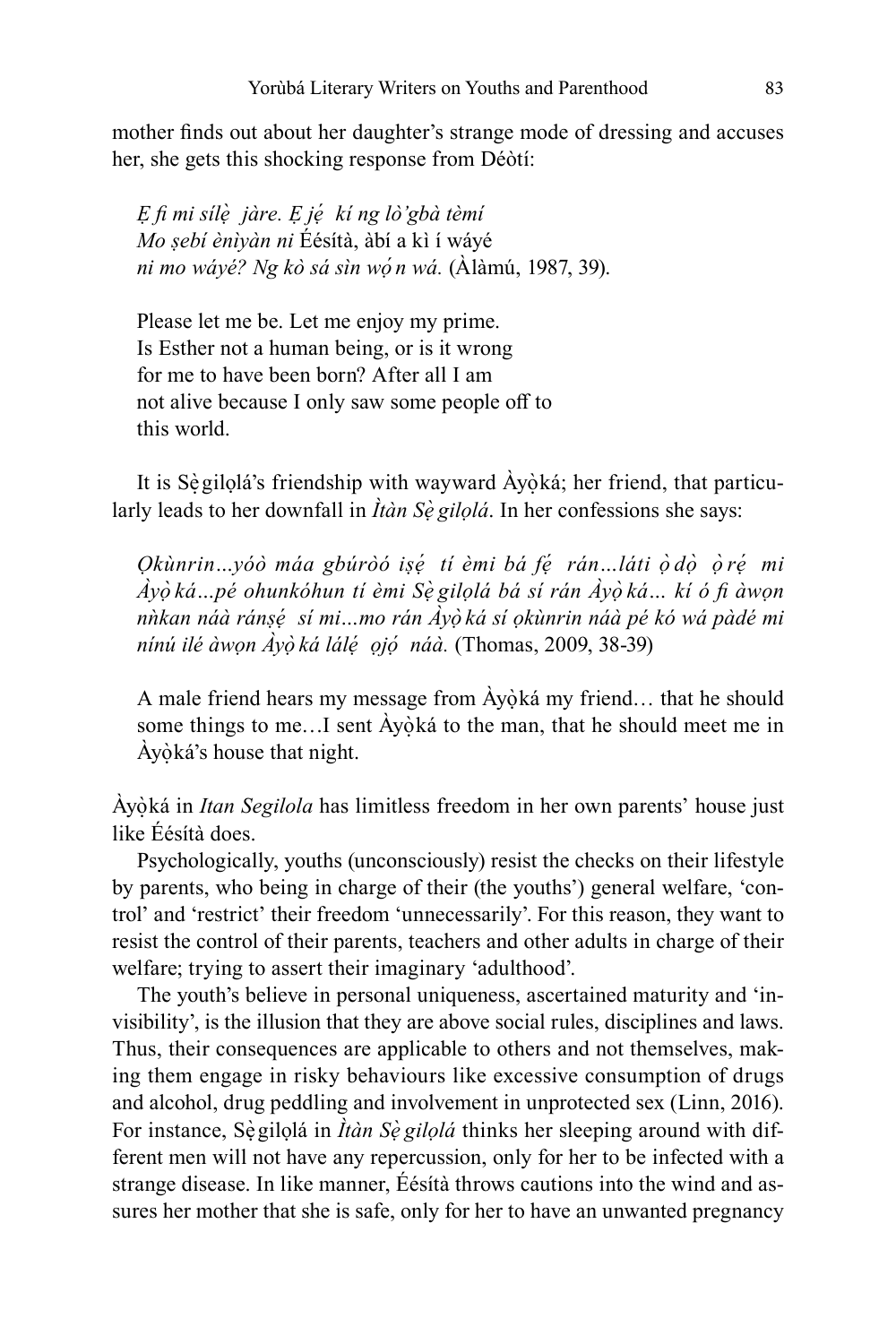for which none of her several male friends is ready to take responsibility, in *Jé ̣ Ng Lògbà Tèmi*. In *Gbẹgẹdé Gbiná*, Wálé knows that fraudulent actions by bank officials if found out, carry stiff penalties, yet he goes ahead with his friends to forge customers' signatures on stolen blank cheques and he is sentenced to five years imprisonment with hard labour.

# **Parenting and Its Effects on Youths**

Parenting styles are more often than not inherited. Most parents try to bring up their own children the way they were brought up. It is of great importance that when a parent finds out that the way he/she is brought up is faulty in some areas, adjustments could be made, such that their offspring can be of improved behaviour. This is because the parenting style adopted as earlier said, will have peculiar effects on the youths, within the family and on the society in general.

When parents are over-protective of their children or they become too doting to curtail the excesses of their children, such children grow wings. This is very common among parents-especially the mothers who have just one child. Such spoilt children may not turn out well in life as a result of being pampered and granted all their requests. This is the case of Wálé in *Gbẹgẹdẹ Gbiná* where the mother does only what pleases her son, despite her husband's warnings. She uses her illicit relationship with a bank manager to get Wálé employed in a bank, a child who failed woefully in his examinations, and cannot do simple calculation. In reply to her husband's warnings, she says:

*Á! A! Àbí ọ̀ rọ̀ ọmọ mi ni* e n sọ káàkiri ìgboro? E jọwọ mo fi Ọlọ run be yí*n, ẹ má pa mí lápasáyé o…Ẹni t'ó bá ní òun yóò gbà kan yìí lọ́wọ́ mi, èmi pè ̣lú olúwarè ̣ la ó jọ kú pọ̀.* (Àlàmú, 1983, 1).

Ah! A! Have you being going about telling people about this child? Please I beg you in the name of God, do not make me half-dead… Whosoever wants to take this only one from me, myself and such a person will die together.

In *Eni Bímọ Q ràn*, Fèhntolá warns Olúyọsọlá his sister against her attitude of indulging Olúmokò her only child. She responds:

…Wón ló gèdè dúdú ò se é bù sán Ọmọ burúkú ò yáá lù pa Kìí se nínà ló ń mú ọmọ gbón Omo tí yóò mòye, fúnrarè ni yóò mò ón...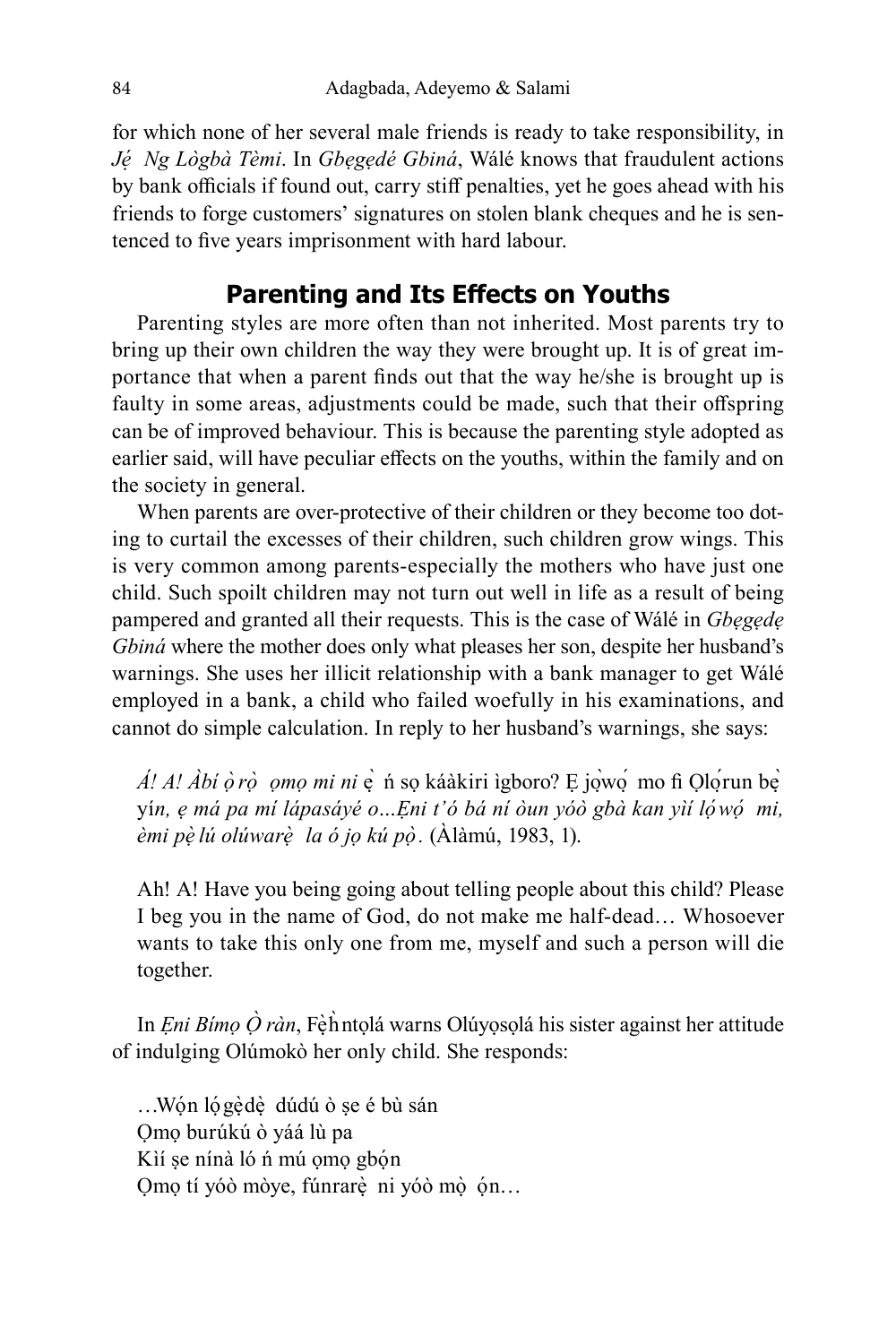Èyí tó bá wu Olúmokò kó máa ṣe jàre *Ilé ọlá ni wọ́n ti bí ọ Olúmokò, Ewu kan* ò sí lóràn re rárá...(Ajéwolé, 1980, 15–16).

(…It is said that it is not easy to eat unripe plantain So it is difficult to beat a spoilt child to death… It is not beatings that makes a child wise Any child that will be wise does so of his own accord… Let Olúmokò do as he pleases You were born with a silver spoon Olúmokò You do not have anything to fear about…

Youths and adolescents' first role models are their parents. Children practice whatever they see their fathers and mothers do. Adéníkèé in Gbegede *Gbiná* asks her son Wálé:

*…Àbí bàbá rẹ tún bá ọ wí lónìí nígbà tí ó gba kinní rè ̣ pé tán?* (Àlàmú, 1987,2)

(…Is it that your father scolded you again today after consuming his alcohol?)

This implies that Adébáyò (Wálé's father) is a drunk. No wonder then that Wálé turns out a drunk.

The demise of divorce, or separation between parents, also affects the upbringing of a youth. Psychologically, the child who is used to having both parents present will definitely feel incomplete without one of them. In the case of Akin in *Akin Gbayì*, he goes through a lot of sad moments and neglect from Ìyá Ayò; his stepmother, who often says: ̣

*Ọmọ òṣì kan ò le è fòòró è ̣mí mi, èmi ko ̣́ ni mo pa ìyá rẹ. Ìkòkò ò ní gba ẹyìn kó tún gba omi inú è ̣. Bí bàbá rẹ bá dé, nínú kó fọwó ̣ mú ọmọ rè ̣ tàbí kí ó fọwó ̣ mú èmi.* (Quadri, 2019, 6).

One wretched child can not disturb my peace, I was not the one who killed his mother. The two of us can never live together. When his father returns, he has to make a choice between his son and myself.

The lackadaisical attitude of fathers in leaving virtually all the parental roles for their wives, is a very germane point in the issue of the outcome of a youth's upbringing. Instead of joining hands with their wives in training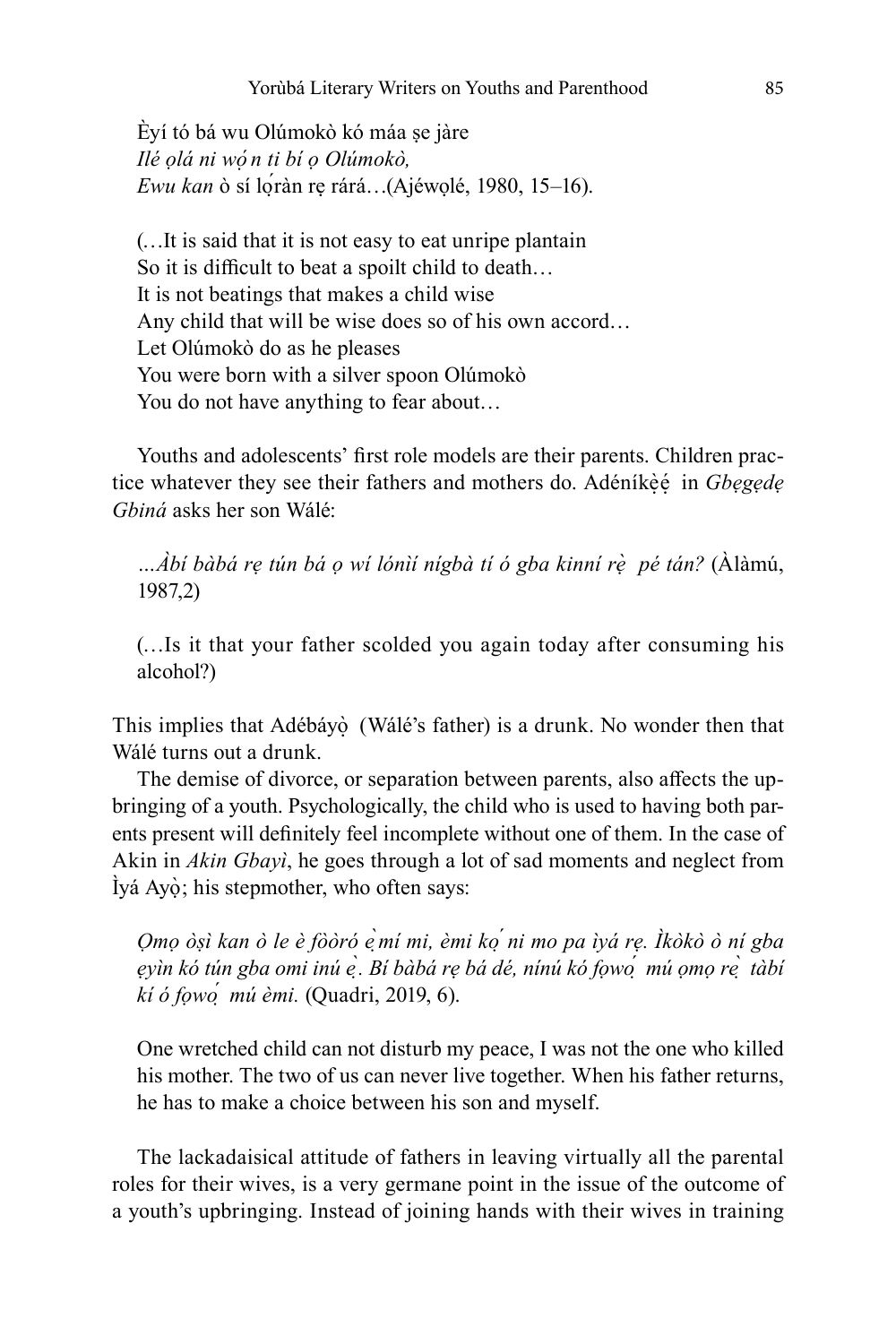and disciplining a recalcitrant youth, most of them often abandon their duty by refusing to call such child to order, with the thought that they can have other children from countless women if need be. In *Ẹní Bímọ Ọ̀ ràn*, Òkìkíọlá laments to death about Olúmokò his son:

*Béèyàn gbélé ayé láìbímọ Ó sàn ju àbíràaínù ọmọ… Nítorí ìrònú rè ̣ kún àìsàn mi yìí Èyí tó ń gbé mi roko ikú yìí* (Ajéwọlé, 1980, 27).

If one lives without an offspring It is better than having a worthless one Because thoughts of him is one of the reasons I am ill This illness that is leading me to my early grave.

 Òkìkíọlá's expression of grief above is better captured by the novelist's comment on Éésítà's outcome and the type of parenting she has in *Jé ̣ Ng Lògbà Tèmi:*

Mo bí ogún, ọmọ koóko Mo bí ogbòn omo mèrùwà *Kàkà kí ng bí ẹgbàá ọ̀bùn Tí ng bá ti bí ọ̀kanṣoṣo ọ̀gá – Ó tó.* (Ládélé, 1979, 75)

Giving birth to twenty worthless children Giving birth to thirty children who are just like grass Rather than giving birth to thousands of dirty ones If I have just one who is excellent – I am done.

Exposing youths to unnecessary affluence is another mistake that many wealthy parents make. Instead of teaching their children to fish, they prefer to show them where fishes are stored, so that at their whims and caprices, they lavishly spend their parents' money. This is the reason for the warning:

*Èyin ̣ òbí ẹ té ̣tí ké ̣ ẹ gbọ́ Dákun kíyèsí bí o ṣe ń fowó ké ̣mọ Èwe ìwòyí ń fákìíyèsí Ọmọ tí ò tíì yọ lójú ara Ǹjé ̣ ìwọ obí tó o nífọ̀n léèékán*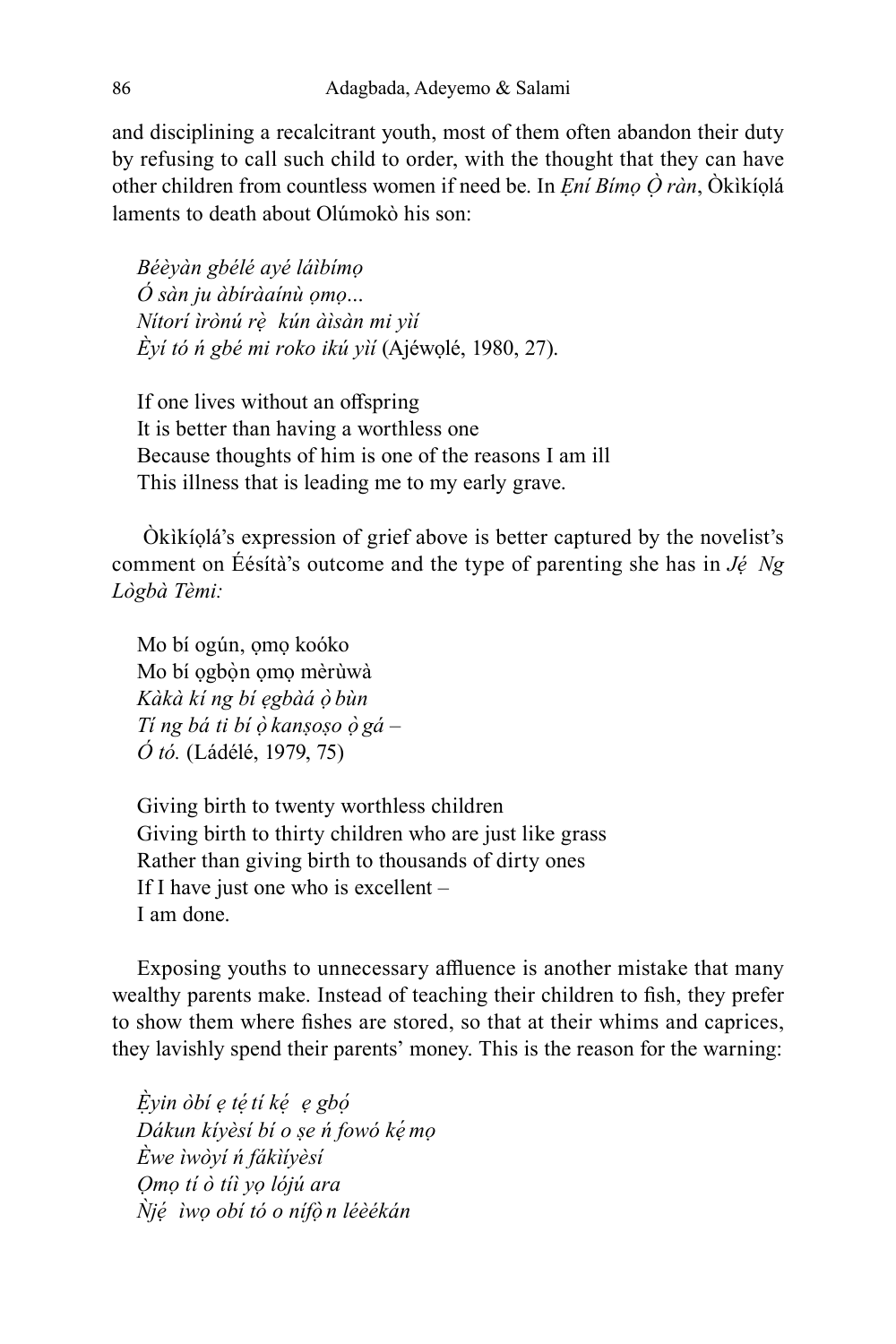*Ò bá mà rọra ṣe… Ṣìké ̣ ọmọ níwọ̀n…* (Adejumo, 2002, 10–12)

Parents, listen attentively… Please be careful about how you pamper your children with money Youths of today need to be watched over You that are very wealthy You need to be very careful Pamper children moderately…

The exact opposite of this poet's advice is what Adéníkèé in *Gbegede Gbiná*, Olúyọsọlá and Òkìkíọlá in *Ẹní Bímọ Ọ̀ ràn*, do. Adéníkè ẹ ́ ̣ tells her husband in Wálé, their son's presence, that:

*…pátápátá rè ̣ á fìdí rẹmi, ìyẹ kò pé kó má rí iṣé ̣ kè ̣ ẹ. Àfi bí ojú bá ti owó tí ó sì ti gbajúmọ̀ ni n ò ní fi wá iṣé ̣ fún un n'ílè ̣ yìí.*(Àlàmú, 1987, 2)

…the worst that can happen is that he fails, that does not stop him from being employed. Except if money can ever suffer shame and being well known does too, that I will not get him a job in this land.

Olúyọsọlá assures Olúmokò her son in Fèhìntọlá her sister's presence when the latter admonishes her to train her son properly:

*Èyí tó bá wú Olúmokò kó máa ṣe jàre Ní towó, owó ń bẹ tí yóò ná dalé…̣ Ohun ẹgbé ̣ mi ṣe n ò ní sàìṣe nílé-ìwé fún un… Bí wọn túbọ̀, igún yóò jẹun yó Bí wọn ò sì tubọ, gúnnugún yóò jẹun Ilé ọlá ni wọ́n ti bí ọ Olúmokò Ewu kan ò sí ló ̣ràn rẹ rárá* (Ajéwọlé, 1980, 15–16).

Please let Olúmokò do as he pleases As for money, there is enough for him till he gets old His going to school is just to be like our associates If sacrifices are not offered, vultures will eat If sacrifices are offered, vultures will eat You are born with a silver spoon Olúmokò You have nothing to fear at all.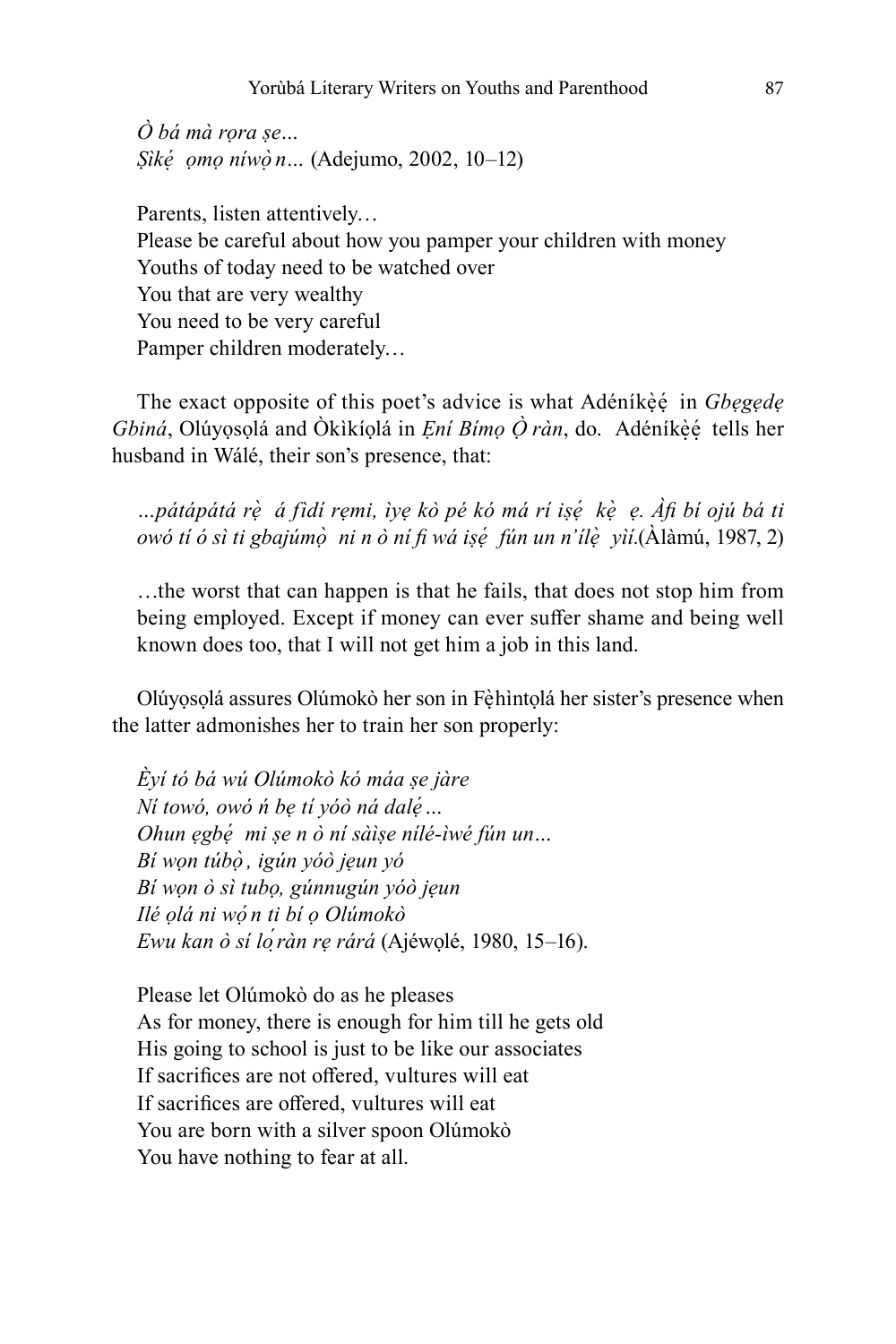If parents are too strict and do not give room for dialogue between themselves and their youths and adolescents, it may create fear and a lack of self-confidence. In *Ó le ku*, *Bàbá kékeré,* Àṣàké ̣'s uncle who acts as her father when her biological father is on a business trip to Ghana refuses to listen to Àṣàké ̣'s pleas for her to retain the pregnancy by Ajani her boyfriend, to later resume for her admission in the university after the delivery of her baby. *Bàbá kékeré's* friend lends a voice to Àṣàké 's pleas but the uncle remains ̣ adamant and eventually terminates Àṣàke's pregnancy without her consent, putting her life at risk. Bàbá kékeré's action destabilises the lives of Àjàní and Àṣàké . Àjàní then has a fatal auto accident while driving to the hospital to ̣ visit  $\hat{A}$ sàké upon hearing the news that she is ill.

#### **Conclusion**

In this essay, our bid is to examine the impact of parenting, during adolescent and youthful stage, on the present political socio-economic and security challenges faced by Nigeria. We have looked into parenting, its typology and traditional focus among the Yoruba of South West Nigeria, by exemplifying excerpts from randomly selected literary materials created by Yoruba artists. We have also looked into psychological and bio-sociological reasons for the exuberances of the youths. Having highlighted the neglects of parents in their duties and responsibilities of nurturing their children and wards in the expected ways, to make them cultural-abiding, selfless, co-operative, truthful and well-mannered members of their immediate community and the world.

We found out that fathers' attitude of pushing the responsibility of parenting to the mother alone, always have negative effects on the upbringing of youths. We are presently in a situation where religions like Christianity admonishes 'one man- one wife' and the prevailing economic situation teaches one to control the size of one's family, thus not giving room for the practise of polygyny. We further discovered that, a recalcitrant child or children can be abandoned and a father can choose to identify with well-mannered ones. Another finding is that living a lavish life, displaying affluence and granting unnecessary financial freedom to youths, cause unnecessary trouble for the youth – a slime that can make the path of youths slippery. Moreover, not spending good time with children and youths in a way that fosters good rapport, showing them love and applying constructive discipline, is a bane in raising promising and well-mannered youths.

We also noted that some parents do not exhibit good behaviours to enable their children to grow up well. For instance, a mother who engages in extra-marital affairs and insults her husband when the latter tries to correct their children, is simply sowing breeze, she will certainly reap whirlwind in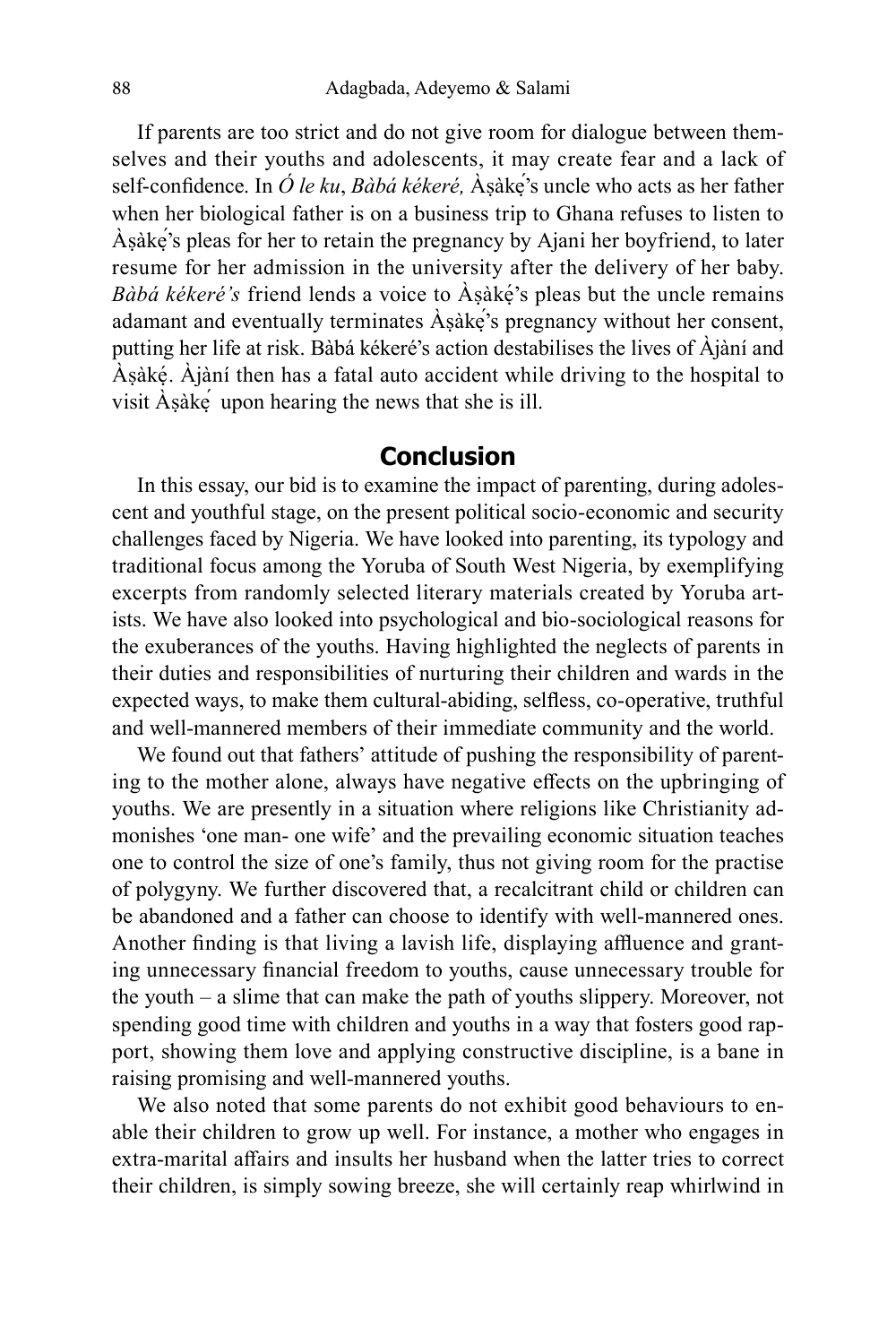the end. A father who is a night crawler and a drunk will not have a sober, responsible and successful mourner at his graveside. In addition to the aforementioned, offspring of a previous marriage may suffer depression and neglect, in the hands of a step mother. That is if a widower or male divorcee does not stand for his children's welfare..

Our suggestions therefore, are that parents should only give birth to the number of children which their emotional and financial capacity can conveniently cater for. Parenting should be seen as a joint venture between parents and not as a prerogative of the (modern) mother, who is also expected to go to work to supplement the husband's financial responsibility. Parents must correct and encourage their youth jointly, exuding respect for each other in the presence of their children, so that the children will understand that they can be equally disciplined by either of the parent when they misbehave. Furthermore, parents should provide for their basic needs of life, and not wishes or desires. To achieve the best in life, youths should not be gagged; but be given freedom for self-expression and guided properly, they should see their parents as primary 'confidential friends.' In addition, it should be acknowledged that the Yorùbá extended family life practice may not be applicable in the present modern day. However, allowing youths to spend vacations with relatives, contributes to them being properly nurtured. An only child for instance, is not likely to receive unnecessary pampering from aunties, uncles or cousins, when he needs to be corrected. The maxim *Ìyá ọmọ ní í lé ọmọ rè ̣, tí kì í bá a, bí ará ìta bá bá a lé e, ṣíkún ni'* (It is a child's (biological) mother that runs after the child and is not able to overtake them, if another person does so, it will be accomplished with ease) comes readily to the mind here.

Youths and young adults must see and relate to their parents as friends and confidants. They must be made to realise that no (normal) mother or father can have bad intentions towards their own children. They must always try to resist peer pressures and be willing to quickly open up to their parents when they sense danger, and shy away from living a fake life of affluence when in fact they may be from humble, loving and prestigious family background. Youths should also know that material wealth is ephemeral and they should not be desperate to acquire it. Youths should know that the temporary relief that comes with drugs, alcohol consumption and raping to dowse tensions from poverty and unemployment, is always short-lived; the pains and agony doubles when the effect of the consumption and action wear off.

The Nigerian government at all levels should factor the happiness and welfare of the youths into their socio-economic policies. They should, create more jobs for the teaming youths who graduate from colleges and universities yearly. Offering loans with little or no interest with long-term payment plans, will enable youths who are willing to go into small and medium scale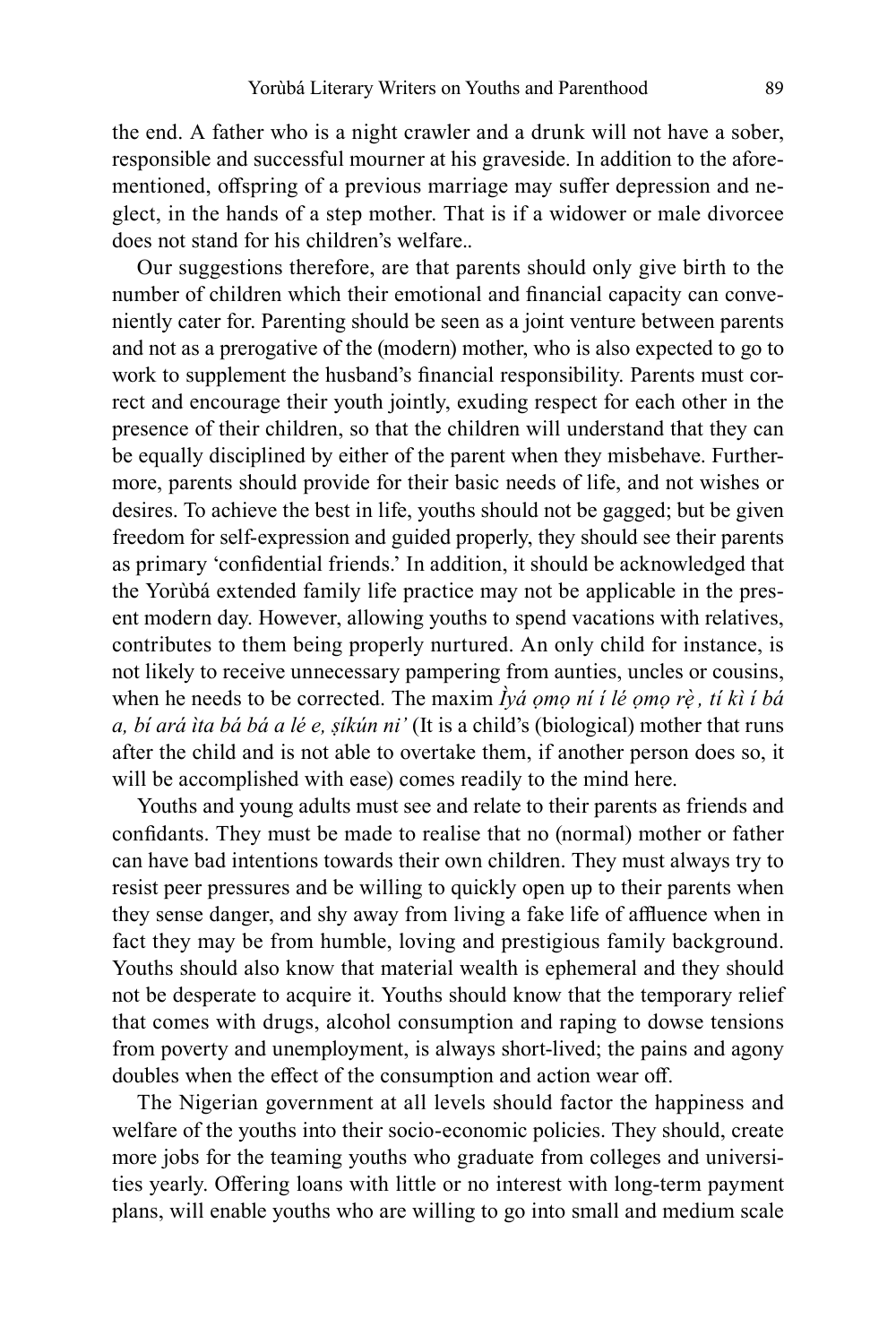enterprises to access funds. Religious and non-governmental corporate bodies should continuously come to the aid of Nigerian youths by organising seminars and workshops based on living purposeful lives in pursuit of a better future. Government and the private sector individual employers should as a matter of urgency desist from offering youths poor remunerations and toxic working environment.

# **Bibliography**

- Adágbádá, O. 2019. "Ethical and Psycho-analytical Examination of Sexual Relationships within the Yorùbá family: Yorùbá Nollywood Experiences". *Journal of Culture, Soceity and Development. International Institute for Science, Technology and Education (IISTE)*. New York, USA, 40, 4 – 12.
- Adéjùmò, A. 2002. Rò ó Re. Lagos: Capstone Publications.
- Adéoyè, C. L. 1980. *Àṣà àti Ìṣe Yorùbá*. Ibadan: Oxford University Press.
- Adinofun, E. 2001. "Modernity and the External Family System". Retrieved June 18<sub>,</sub>2021 from www.nigeriaforamerica
- Ajéwọlé, O. 1980. *Ẹní Bímọ Ọ̀ ràn*. Ibadan: Evans Brothers.
- Akíntán, O. A. 2002. "Women in Yorùbá Culture". *WOMEN and the Culture of VIOLENCE* IN *TRADITIONAL AFRICA.* (eds.) Akintunde Dorcas and Lábéodán, Helen. Ibadan: Sefer Books, 1 – 16.
- Àlàmú, D. 1987. *Gbẹgẹdẹ Gbiná*. Ibadan: Frontline publishers.
- Amos, P.M. 2013. "Parenting and Culture-Evidence from Some African Communities, Parenting in South American and African Contexts". Maria Lucia Seidl-de-Moura, Intech Open, DOI:10.5772/56967. Retrieved August 3rd, 2021.
- Baumrind, D. 1967. "The Influence of Parenting Style on Adolescent Competence and substance Use". *Journal of Early Adolescence*. II. I: 56 – 95.
- Bornstein, M. H. 2001. Parenting: Science and Practice. *Parenting* I. (1) :1 4, doi:1080/15295192.2001.9681208.
- Cherry, K. 2016. *Parenting Styles. The Four styles of Parenting*. Retrieved from https://www.verywell.com/parenting-stutes--2795072.
- Davis, S. 2016 Types of Parenting. *WebMD Magazine*, June 24, 2016. USA: Atlanta Georgia GA. 30361.
- Degbey, J.L. 2012. African Family Structure. Retrieved from https://wwwjice. orgjp/waher/ful217.htm.
- Elkind, D. 1967. *Egocentrism in Adolescence, Child Development*. Boston: Society for Research in Child Development.
- Emmanuel, O. A., A. A. Akínyẹmí & O. A. Nimotalai, 2012. "Ghanging Patterns of Child Rearing Practice in Badagry Area of Lagos State: